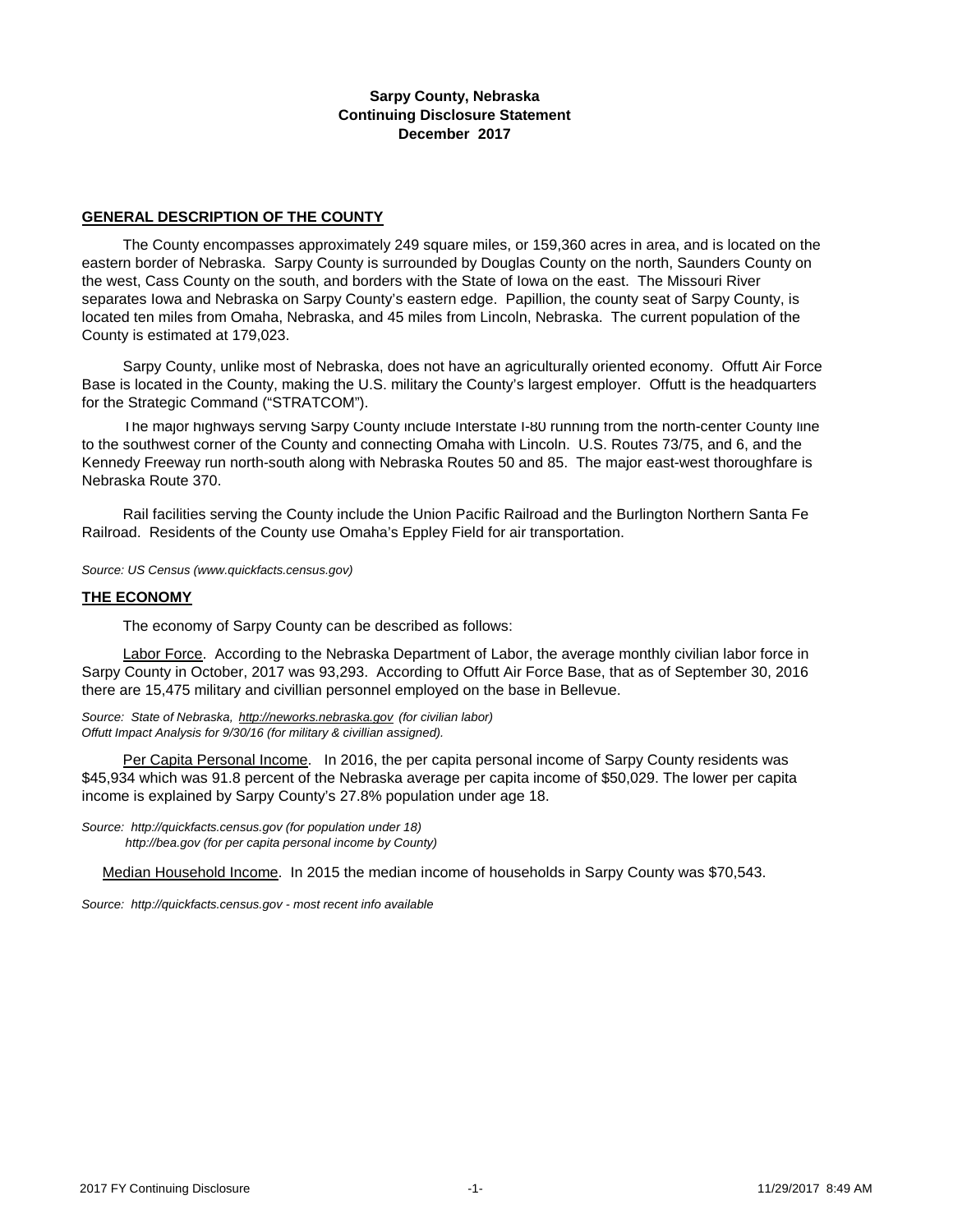## **SALES**

 Net taxable sales (excluding motor vehicles) within the County increased from \$1,691,615,901 in 2015 to \$1,743,450,920 in 2016, representing an 3.6 percent increase over the prior year.

*Source: Nebraska Department of Revenue Research Department*

### **EMPLOYERS**

|                                                                   | The twenty largest employers located in the County and the nature of their business are as follows: |                             |                     |
|-------------------------------------------------------------------|-----------------------------------------------------------------------------------------------------|-----------------------------|---------------------|
| <b>COMPANY</b>                                                    | <b>ADDRESS</b>                                                                                      | <b>PHONE</b>                | <b>INDUSTRY</b>     |
| <b>Offutt Air Force Base</b>                                      | 205 Looking Glass Ave. #121<br>Offutt AFB, NE 68113-6000                                            | (402) 294-5533 Government   |                     |
| PayPal, Inc.                                                      | 12312 Port Grace Blvd.<br>LaVista, NE 68128                                                         | (402)935-2000 Service       |                     |
| InfoGroup Compilation<br>Center                                   | 1020 East First Street<br>Papillion, NE 68046                                                       | (402)593-4616 Service       |                     |
| <b>Oriental Trading Company</b>                                   | 4206 South 108th Street<br>Omaha, EN 68137                                                          | (402)829-4418 Warehouse/    | <b>Distribution</b> |
| Papillion-LaVista Schools                                         | 420 S. Washington Street<br>Papillion, NE 68046                                                     | (402)537-6200 Education     |                     |
| <b>Bellevue Public Schools</b>                                    | 1600 Hwy 370<br>Bellevue, NE 68005                                                                  | (402)293-4000 Education     |                     |
| <b>Werner Enterprises</b>                                         | 14507 Frontier Road<br>Omaha, NE 68145                                                              | (402)895-6640 Trucking      |                     |
| Wal-Mart Stores & Sams Club<br>(Bellevue, Gretna & Papillion)     | 10504 S. 15th Street<br>Bellevue, NE 68005                                                          | (402)292-0156 Retail        |                     |
|                                                                   | 8525 & 9851 S 71st Plaza<br>Papillion, NE 68046<br>11350 Wickersham Blvd.                           | (402) 597-8977              |                     |
| <b>Bellevue University</b>                                        | Gretna, NE 68028<br>1000 Galvin Road S.<br>Bellevue, NE 68005                                       | (402) 293-2031 Education    |                     |
| <b>Hillcrest Health Systems</b>                                   | 1702 Hillcrest Drive<br>Bellevue, NE 6005                                                           | (402)682-4206 Healthcare    |                     |
| Securities America, Inc.                                          | 12325 Port Grace Blvd.<br>LaVista, NE 68128                                                         | (402)339-9111 Financial     |                     |
| Gretna Public Schools                                             | 11717 S. 216th Street<br>Gretna, NE 68028                                                           | (402)332-3265 Education     |                     |
| <b>Sarpy County Government</b>                                    | 1210 Golden Gate Dr.<br>Papillion, NE 68046                                                         | (402)593-2346 Government    |                     |
| Rotella's Italian Bakery                                          | 6949 S. 108th Street                                                                                | (402)592-6600 Other Grocery |                     |
| Streck, Inc.                                                      | LaVista, NE 68128<br>7002 South 109th Street                                                        | (402)333-1982 Manufacturing | & Related           |
| Nebraska Medicine-Bellevue                                        | LaVista, NE 68128<br>2500 Bellevue Med Ctr Dr<br>Bellevue, NE 68123                                 | (402)763-3711 Healthcare    |                     |
| <b>Spectrum America Solutions</b><br>(Shopko Distribution Center) | 10808 S. 132nd Street<br>Papillion, NE 68138                                                        | (402)331-6550 Distribution  | Center              |
| Waldinger Corp.                                                   | 8802 S. 121st Street<br>LaVista, NE 68128                                                           | (402)339-2666 Manufacturing |                     |
| Northrup Grumman                                                  | 3200 Sampson Way<br>Bellevue, NE 68005                                                              | (402) 291-8300 Service      |                     |
| <b>CHI Health Midlands</b><br>Hospital                            | 11111 South 84th Street<br>Papilion, NE 68046                                                       | (402)593-3000 Healthcare    |                     |

*Source: Select Greater Omaha*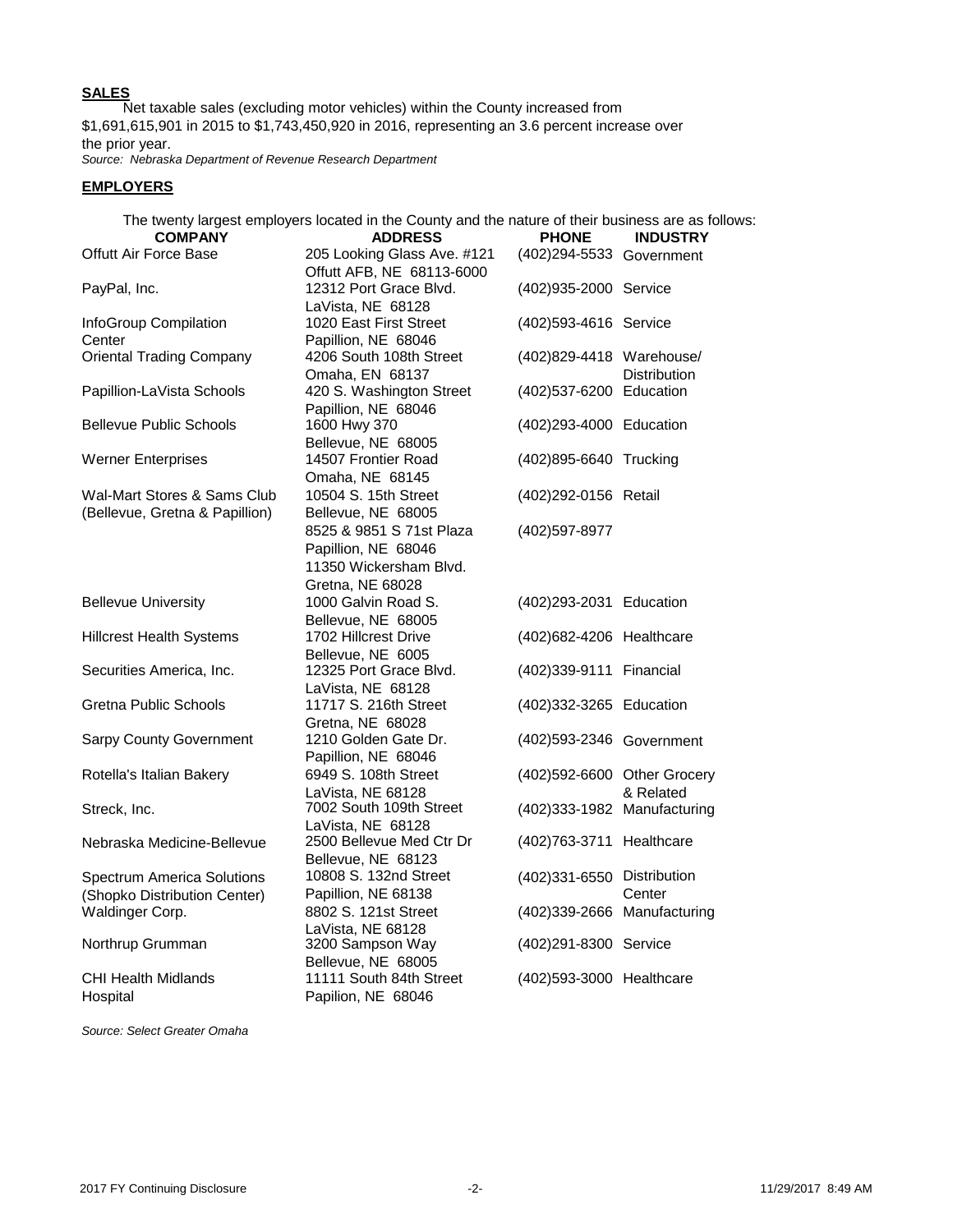## **20 LARGEST TAXPAYERS**

 The largest taxpayers located in the County, the actual taxes of their property and the type of their business include the following:

| <b>BUSINESS NAME</b>                                          |    | 2017 Taxes | <b>NATURE OF BUSINESS</b>              |
|---------------------------------------------------------------|----|------------|----------------------------------------|
| Shadow Lake Towne Center LLC                                  |    |            | \$ 2,177,003.00 Retail Businesses      |
| Omaha Outlets LLC                                             |    |            | 1,510,522.00 Retail Business           |
| JQH LaVista Conference/CY Dev/III Dev                         |    |            | 1,373,356.00 Conference Center & Hotel |
| <b>Offutt AFB America</b>                                     | S  |            | 1,201,115.00 Base Housing              |
| Walmart Real Estate/Stores/Business Trust/Neighborhood Market | S  |            | 1,155,555.00 Retail Business           |
| MFR Partners IX/XVI LLC                                       | \$ |            | 873,053.00 Apartments                  |
| <b>Edward Rose Development</b>                                | \$ |            | 864,841.00 Apartments                  |
| Harrison Hills Apartments                                     | \$ |            | 773,856.00 Apartments                  |
| PayPal                                                        | \$ |            | 765,343.00 Commercial Business         |
| <b>Hillcrest Development</b>                                  | \$ |            | 726,665.00 Healthcare & Apartments     |
| <b>Werner Enterprises</b>                                     | \$ |            | 694,818.00 Trucking Company            |
| Market Place Apartments LLC                                   | \$ |            | 694,352.00 Apartments                  |
| <b>Green Pointe LLC</b>                                       | \$ |            | 596,514.00 Apartments                  |
| Toys NE QRD 15-74 Inc.                                        | \$ |            | 576,944.00 Distribution                |
| Summit Appartments, LTD/South LLC/West LLC                    | \$ |            | 497,705.00 Foreign LLC                 |
| <b>Rock Creek Apartments</b>                                  | \$ |            | 495,106.00 Apartments                  |
| Ireit Papillion                                               | \$ |            | 489,816.00 Retail Businesses           |
| <b>NS OVLK LLC</b>                                            | \$ |            | 480,788.00 Apartments                  |
| Ryan Family Partnership LTD                                   | \$ |            | 445,605.00 Commercial Development      |
| NS Landings 2 LLC/NS LNDG LLC                                 | \$ |            | 432,067.00 Apartments                  |

\*Totals based on names on file.

*Source: Sarpy County Treasurer's Office.*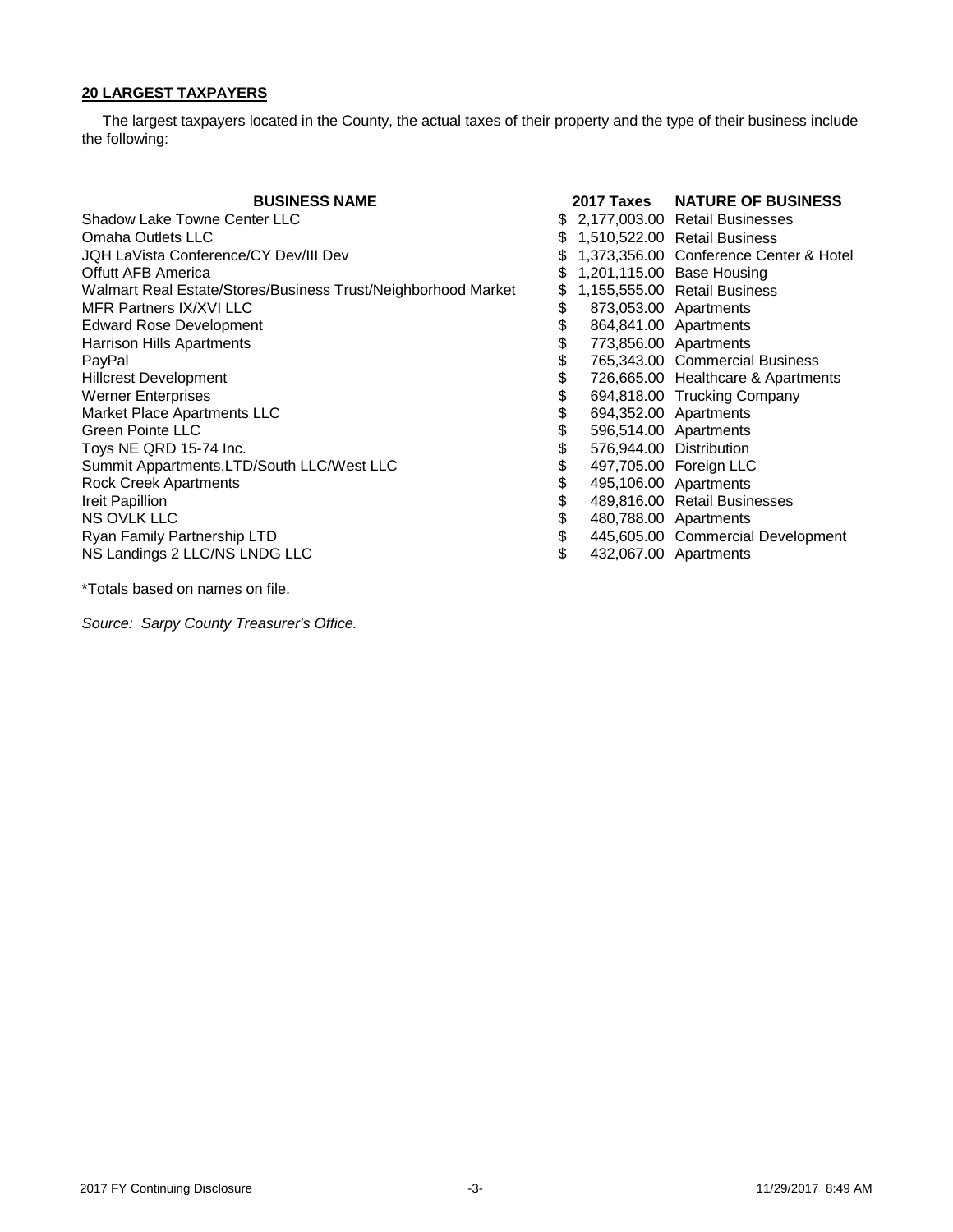### **INDEBTEDNESS**

 The County by law may assess taxes in an amount not to exceed \$0.50 per \$100 of actual valuation without an approving vote of the citizens of the County. The County's total tax levy for fiscal year 2017-2018 is 29.690 cents per \$100 of actual valuation.

#### **LIMITED TAX BUILDING BONDS, SERIES 2008 (Courthouse Remodel)**

 The County issued \$5,700,000 Limited Tax Building Bonds dated June 5, 2008 to finance the remodel of the existing Courthouse. Refunding bonds were issued on October 22, 2013 in the amount of \$2,900,000, of which \$640,000 remain outstanding.

#### **LIMITED TAX BUILDING BONDS, SERIES 2009 (Law Enforcement Center)**

 The County issued \$7,790,000 Limited Tax Building Bonds dated December 8, 2009 to finance the construction of a Law Enforcement Center. Refunding bonds were issued April 15, 2014 in the amount of \$5,090,000 of which \$1,700,000 remain outstanding.

### **LEASE PURCHASE CERTIFICATES OF PARTICIPATION, SERIES 2016 (Communications Project)**

 The County issued \$8,165,000 Certificates of Participation dated September 1, 2016 to finance towers, building, equipment and associated costs for the E911 radio upgrade project, of which \$7,590,000 remain outstanding.

### **HIGHWAY ALLOCATION FUND PLEDGE BONDS, SERIES 2017 (Road projects)**

 The County issued \$6,920,000 Highway Allocation Fund Pledge Bonds dated September 19, 2017 to finance the costs of constructing certain road improvements in the County, of which \$6,920,000 remain outstanding.

## **SARPY COUNTY LEASING CORPORATION LEASE RENTAL REVENUE BONDS (OMAHA ROYALS STADIUM PROJECT) (DEBT ISSUED BY SARPY COUNTY LEASING CORPORATION)**

The Sarpy County Leasing Corporation issued bonds dated October 15, 2009 in the aggregate principal amount of \$18,985,000 to pay the costs of acquiring, constructing, equipping and furnishing a baseball stadium owned by Sarpy County and leased to Omaha Royals Limited Partnership for use by the Omaha Royals Baseball Team. The aggregate principal amount consists of the following:

 **Series 2009A** Bonds \$4,195,000 of which \$2,100,000 remain outstanding. **Taxable Series 2009B** (Build America Bonds) \$9,290,000 of which \$9,290,000 remain outstanding. **Taxable Series 2009C** \$5,500,000 of which \$3,990,000 remain outstanding.

 **Series 2010** (Recovery Zone Facility Bonds) issued November 23, 2010 for \$8,070,000 of which \$7,615,000 remain outstanding.

*Source: Bond Debt Service Schedules*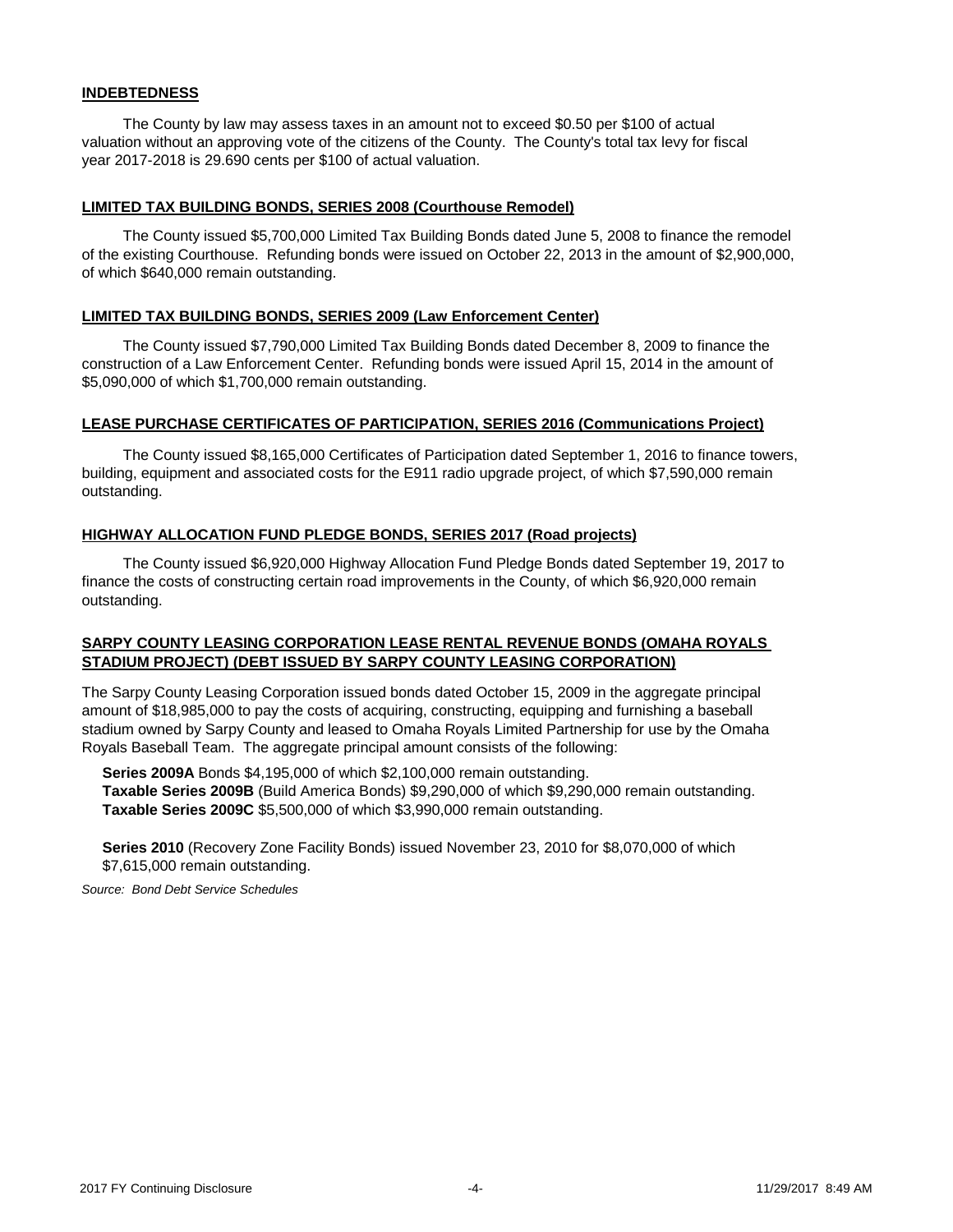# **ACTUAL VALUE OF TAXABLE PROPERTY**

| T <u>ax Year</u> |                                       | <b>Actual Valuation</b> | <b>Percentage of Increase</b> |
|------------------|---------------------------------------|-------------------------|-------------------------------|
| 1983             |                                       | 1,378,048,877.00        |                               |
| 1984             |                                       | 1,452,664,322.00        | 5.41%                         |
| 1985             |                                       | 1,659,597,825.00        | 14.25%                        |
| 1986             |                                       | 1,821,239,246.00        | 9.74%                         |
| 1987             |                                       | 1,980,359,313.00        | 8.74%                         |
| 1988             |                                       | 2,062,854,196.00        | 4.17%                         |
| 1989             |                                       | 2,261,355,091.00        | 9.62%                         |
| 1990             |                                       | 2,349,891,617.00        | 3.92%                         |
| 1991             |                                       | 2,431,061,220.00        | 3.45%                         |
| 1992             |                                       | 2,561,062,677.00        | 5.35%                         |
| 1993             |                                       | 2,650,331,593.00        | 3.49%                         |
| 1994             |                                       | 2,891,557,806.00        | 9.10%                         |
| 1995             |                                       | 3,141,831,468.00        | 8.66%                         |
| 1996             |                                       | 3,526,624,681.00        | 12.25%                        |
| 1997*            |                                       | 3,489,589,938.00        | $-1.05%$                      |
| 1998             |                                       | 3,929,398,249.00        | 12.60%                        |
| 1999             |                                       | 4,315,965,022.00        | 9.84%                         |
| 2000             |                                       | 5,073,481,790.00        | 17.55%                        |
| 2001             |                                       | 5,693,368,879.00        | 12.22%                        |
| 2002             |                                       | 6,211,567,033.00        | 9.10%                         |
| 2003             |                                       | 6,693,775,606.00        | 7.76%                         |
| 2004             |                                       | 7,262,349,503.00        | 8.49%                         |
| 2005             |                                       | 8,105,260,699.00        | 11.61%                        |
| 2006             |                                       | 9,053,018,756.00        | 11.69%                        |
| 2007             |                                       | 9,969,144,239.00        | 10.12%                        |
| 2008             |                                       | 10,716,813,121.00       | 7.50%                         |
| 2009             |                                       | 10,977,324,419.00       | 2.43%                         |
| 2010             |                                       | 11,076,469,531.00       | 0.90%                         |
| 2011             |                                       | 11,197,886,358.00       | 1.10%                         |
| 2012             |                                       | 11,451,696,861.00       | 2.30%                         |
| 2013             |                                       | 11,599,879,360.00       | 1.30%                         |
| 2014             |                                       | 11,995,964,919.00       | 3.40%                         |
| 2015             |                                       | 12,785,158,397.00       | 6.58%                         |
| 2016             | 8888888888888888888888888888888888888 | 13,565,438,185.00       | 6.10%                         |
| 2017             |                                       | 14,493,101,695.00       | 6.84%                         |

\*Reduction is due to legislation excluding motor vehicles from tax base. The value of real and personal property actually increased by approximately \$341,000,000.

*Source: Sarpy County Assessor*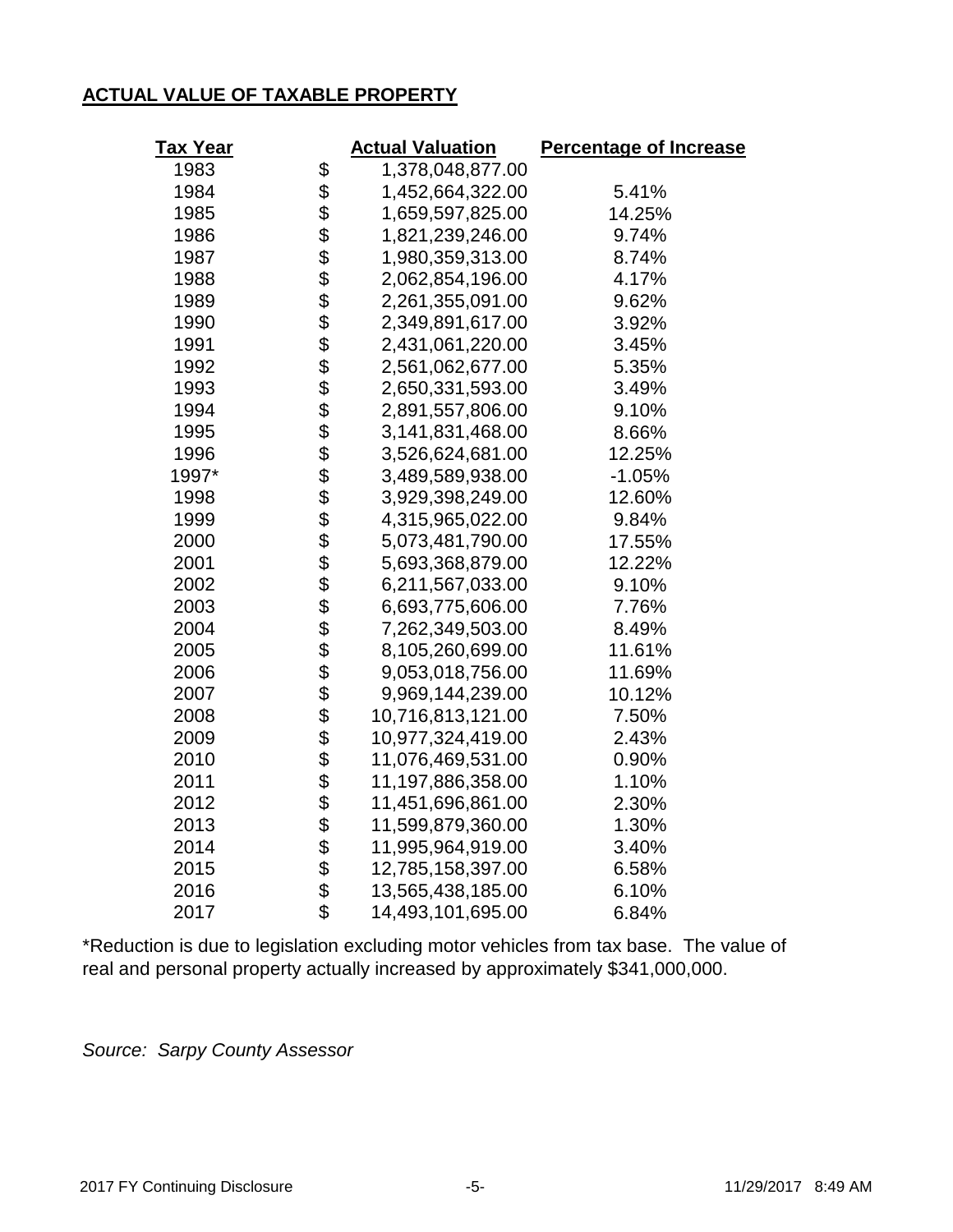# **TAX LEVIES AND COLLECTIONS**

|                                                                       |                         | 2014        |                           | 2015        |                         | 2016           |  |  |  |  |  |  |  |
|-----------------------------------------------------------------------|-------------------------|-------------|---------------------------|-------------|-------------------------|----------------|--|--|--|--|--|--|--|
| TAX CERTIFIED BY THE ASSESSOR-INCLUDING INTEREST & PUBLICATION FEES:  |                         |             |                           |             |                         |                |  |  |  |  |  |  |  |
| <b>Real Estate</b>                                                    | \$                      | 253,119,365 | \$                        | 267,877,010 | \$                      | 284,999,448    |  |  |  |  |  |  |  |
| Personal                                                              | \$                      | 6,545,051   | $\boldsymbol{\mathsf{S}}$ | 6,923,508   | \$                      | 7,044,129      |  |  |  |  |  |  |  |
| <b>Centrally Assessed</b>                                             | \$                      | 1,349,312   | $$\mathbb{S}$$            | 1,515,907   | \$                      | 1,640,579      |  |  |  |  |  |  |  |
|                                                                       | \$                      | 261,013,728 | $\mathbb{S}$              | 276,316,425 | \$                      | 293,684,156    |  |  |  |  |  |  |  |
| NET TAX COLLECTED BY THE COUNTY-INCLUDING INTEREST & PUBLICATION FEES |                         |             |                           |             |                         |                |  |  |  |  |  |  |  |
| TREASURER AS OF JUNE 30, 2017:                                        |                         |             |                           |             |                         |                |  |  |  |  |  |  |  |
| <b>Real Estate</b>                                                    | \$                      | 253,090,514 | \$                        | 267,822,887 | \$                      | 159,251,128    |  |  |  |  |  |  |  |
| Personal                                                              | \$                      | 6,504,756   | $\$\$                     | 6,904,137   | \$                      | 4,733,256      |  |  |  |  |  |  |  |
| <b>Centrally Assessed</b>                                             | \$                      | 1,349,312   | $\, \, \$$                | 1,515,907   | \$                      | 949,431        |  |  |  |  |  |  |  |
|                                                                       | \$                      | 260,944,582 | $\mathbb{S}$              | 276,242,931 | \$                      | 164,933,815    |  |  |  |  |  |  |  |
| TOTAL UNCOLLECTED TAX<br>AS OF JUNE 30, 2017                          |                         |             |                           |             |                         |                |  |  |  |  |  |  |  |
| <b>Real Estate</b>                                                    | \$                      | 28,851.00   | \$                        | 54,123.00   | \$                      | 125,748,320.00 |  |  |  |  |  |  |  |
| Personal                                                              |                         | 40,295.00   | \$                        | 19,371.00   | \$                      | 2,310,873.00   |  |  |  |  |  |  |  |
| <b>Centrally Assessed</b>                                             | $\frac{1}{2}$           |             | \$                        |             | \$                      | 691,148.00     |  |  |  |  |  |  |  |
|                                                                       | $\overline{\mathbb{S}}$ | 69,146.00   | $\overline{\mathbb{S}}$   | 73,494.00   | $\overline{\mathbb{S}}$ | 128,750,341.00 |  |  |  |  |  |  |  |
|                                                                       |                         |             |                           |             |                         |                |  |  |  |  |  |  |  |
| Percentage                                                            |                         | 0.03%       |                           | 0.03%       | 43.84%                  |                |  |  |  |  |  |  |  |

*Source: Unaudited Financial Statements*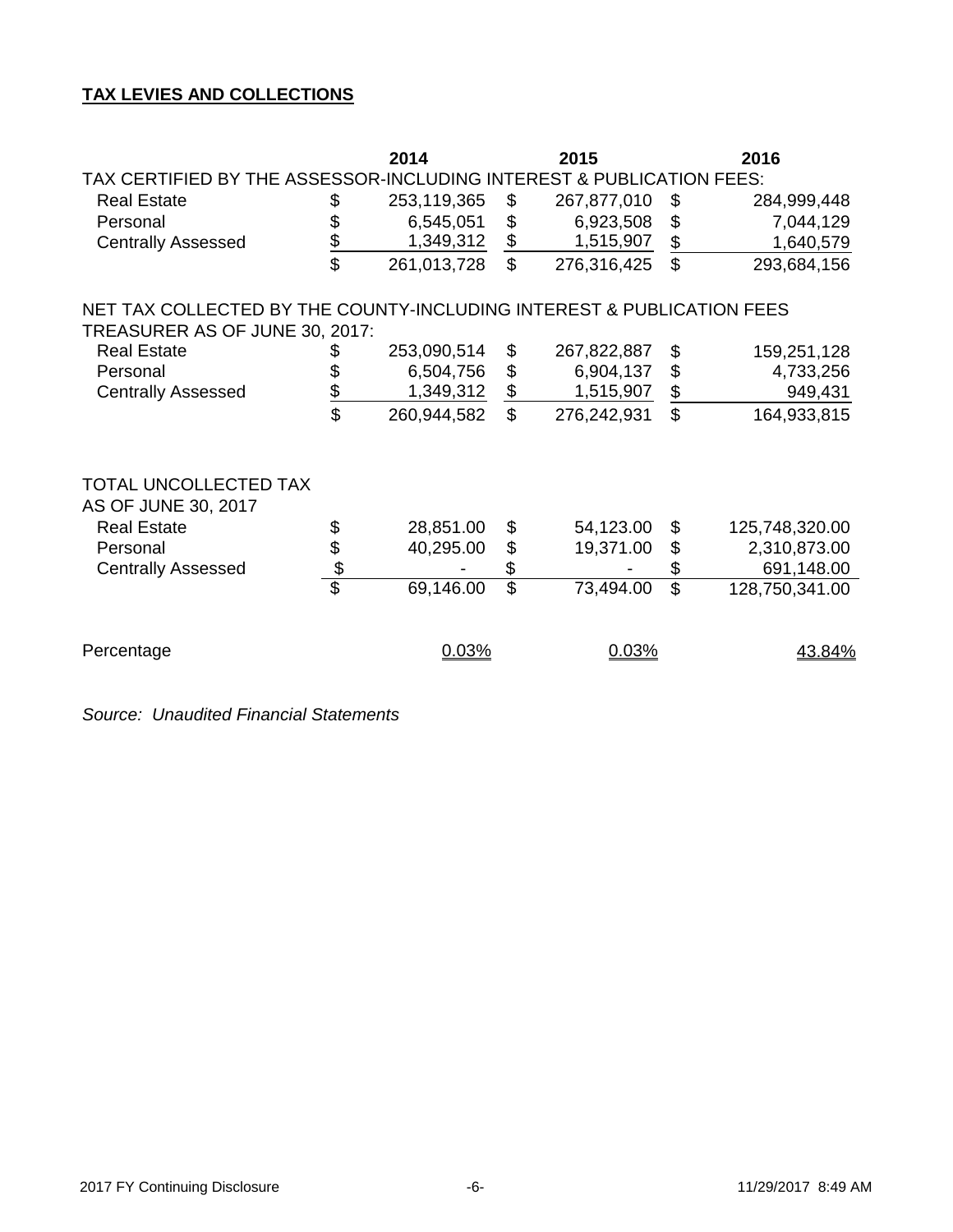## **HISTORY OF COUNTY TAX LEVIES(CENTS PER \$100 OF ASSESSED VALUATION)**

| Year     | Amount | Year | Amount |
|----------|--------|------|--------|
| 1985     | 38.893 | 2002 | 29.990 |
| 1986     | 45.345 | 2003 | 29.990 |
| 1987     | 45.259 | 2004 | 29.990 |
| 1988     | 45.293 | 2005 | 29.990 |
| 1989     | 44.925 | 2006 | 29.990 |
| 1990     | 44.946 | 2007 | 29.990 |
| 1991     | 44.923 | 2008 | 29.990 |
| 1992     | 43.891 | 2009 | 29.990 |
| 1993     | 43.643 | 2010 | 29.990 |
| 1994     | 40.517 | 2011 | 29.990 |
| 1995     | 40.719 | 2012 | 29.990 |
| 1996     | 36.730 | 2013 | 29.990 |
| 1997     | 34.612 | 2013 | 29.990 |
| 1998     | 34.052 | 2014 | 29.990 |
| 1999     | 30.932 | 2015 | 29.690 |
| 2000     | 29.008 | 2016 | 29.690 |
| 2001     | 29.008 | 2017 | 29.690 |
| <b>C</b> |        |      |        |

*Source: The County*

## **SARPY COUNTY POPULATION (1970-2015)**

| April 1, 1970 (census)     | 66,200  | October 24, 2002 (estimate) | 125,836 |
|----------------------------|---------|-----------------------------|---------|
| April 1, 1980 (census)     | 86,015  | July 2003 (estimate)        | 132,476 |
| July 1, 1982 (estimate)    | 91,359  | July 2004 (estimate)        | 135,973 |
| July 1, 1984 (estimate)    | 93,589  | July 2005 (estimate)        | 139,371 |
| July 1, 1986 (estimate)    | 95,600  | July 2006 (estimate)        | 142,637 |
| July 1, 1988 (estimate)    | 98,500  | July 2007 (estimate)        | 146,756 |
| July 1, 1990 (estimate)    | 102,582 | July 2008 (estimate)        | 150,467 |
| July 1, 1991 (estimate)    | 105,012 | July 2009 (estimate)        | 153,504 |
| July 1, 1993 (estimate)    | 108,000 | July 2010 (Census)          | 158,840 |
| July 1, 1994 (estimate)    | 109,000 | July 2011 (estimate)        | 162,561 |
| July 1, 1995 (estimate)    | 112,000 | July 2012 (estimate)        | 165,853 |
| July 1, 1996 (estimate)    | 116,271 | July 2013 (estimate)        | 169,331 |
| January 1, 1998 (estimate) | 120,329 | July 2014 (estimate)        | 172,193 |
| February, 1999 (estimate)  | 122,495 | July 2015 (estimate)        | 175,692 |
| July 1, 2000 (census)      | 122,595 | July 2016 (estimate)        | 179,023 |
| Source: U.S. Census        |         |                             |         |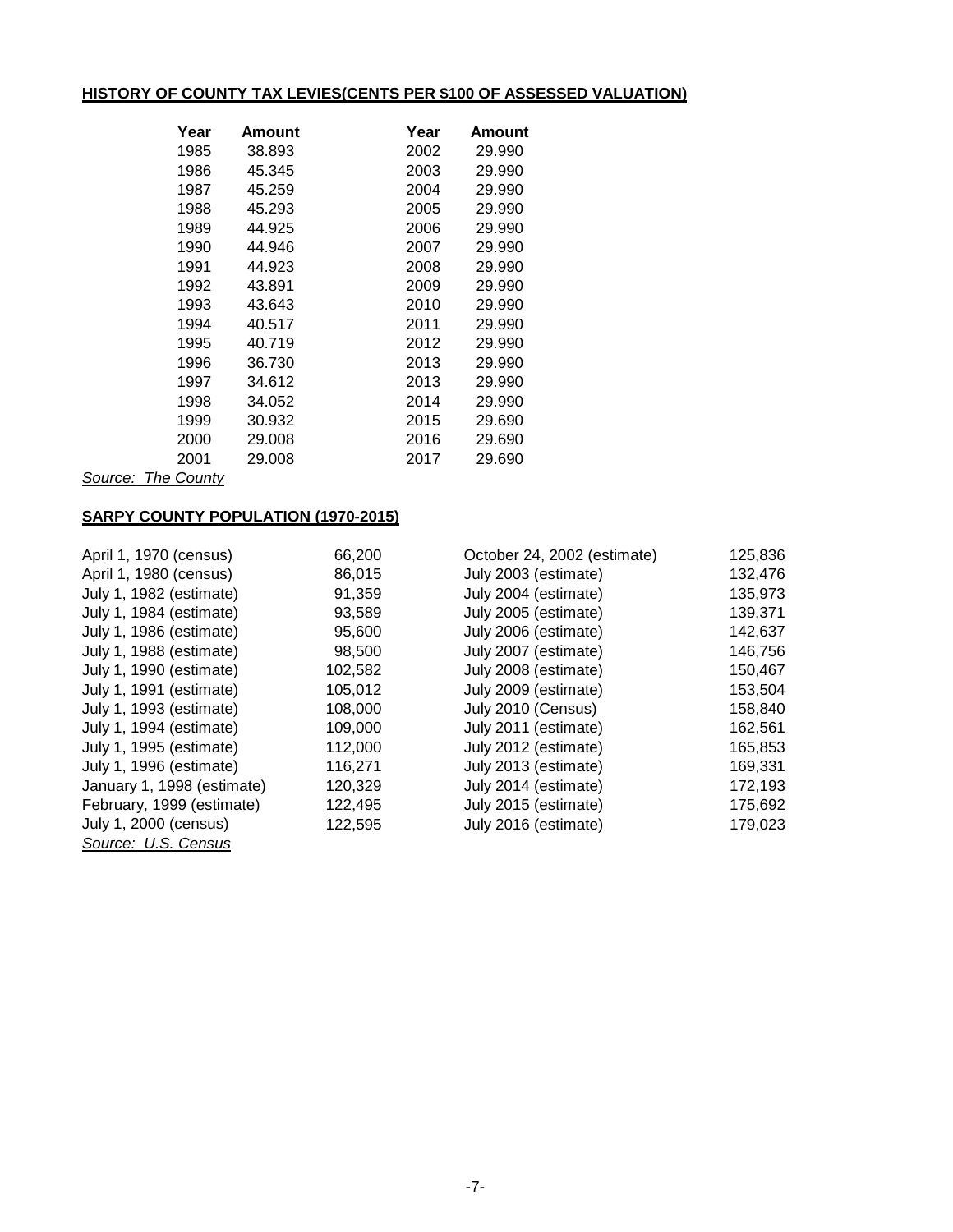# **SARPY COUNTY BUILDING PERMITS\***

|      |                | <b>Single Family</b> |              | <b>Multi Family</b> |            |              |
|------|----------------|----------------------|--------------|---------------------|------------|--------------|
| Year | <b>Permits</b> |                      | Value        | <b>Permits</b>      |            | <u>Value</u> |
| 1990 | 509            | \$                   | 25,290,087   | 16                  | \$         | 3,742,470    |
| 1991 | 677            | \$                   | 37,758,340   | 7                   | \$         | 1,640,950    |
| 1992 | 536            | \$                   | 39,713,646   | 15                  | \$         | 2,656,241    |
| 1993 | 236            | \$                   | 16,568,130   | 0                   | \$         |              |
| 1994 | 264            | \$                   | 20, 137, 242 |                     | \$         | 1,288,160    |
| 1995 | 232            | \$                   | 18,020,733   |                     | \$         | 726,600      |
| 1996 | 285            |                      | 24,679,195   |                     | \$         | 799,575      |
| 1997 | 292            | \$\$                 | 24,751,428   | 0                   | \$         |              |
| 1998 | 342            |                      | 27,271,098   | 5                   | \$         | 6,720,000    |
| 1999 | 341            | \$                   | 30,254,924   | 4                   | \$         | 4,815,220    |
| 2000 | 258            | \$                   | 26,190,175   | 10                  | \$         | 14,040,000   |
| 2001 | 281            | \$                   | 28,562,177   | 0                   | \$         |              |
| 2002 | 340            |                      | 35,253,309   | 0                   | \$         |              |
| 2003 | 467            | \$                   | 49,115,417   | $\overline{2}$      | \$         | 460,880      |
| 2004 | 696            | $\dot{\$}$           | 71,447,719   | 0                   | \$         |              |
| 2005 | 685            | \$                   | 72,518,595   | 0                   | \$         |              |
| 2006 | 689            | \$                   | 75,054,119   |                     | \$         | 1,080,000    |
| 2007 | 400            | \$                   | 48,871,958   |                     | \$         | 1,000,000    |
| 2008 | 359            | \$                   | 58,579,543   |                     | \$         | 1,080,000    |
| 2009 | 216            | \$                   | 43,714,130   |                     | \$         | 1,617,941    |
| 2010 | 78             | \$                   | 34,085,230   |                     | \$         | 1,238,465    |
| 2011 | 169            | \$                   | 36,527,462   | 0                   | \$         |              |
| 2012 | 195            | \$                   | 38,787,474   | 0                   | \$         |              |
| 2013 | 318            | \$                   | 63,519,462   | 4                   | $\dot{\$}$ | 8,232,185    |
| 2014 | 320            | \$                   | 76,495,447   |                     | \$         | 4,535,687    |
| 2015 | 330            | \$                   | 79,457,683   |                     | \$         | 1,966,328    |
| 2016 | 276            | \$                   | 68,739,432   | 0                   | \$<br>\$   |              |
| 2017 | 342            | \$                   | 84,666,636   | 0                   |            |              |

| Commercial/Industrial |         |    |            |             |         |    |            |  |  |  |  |
|-----------------------|---------|----|------------|-------------|---------|----|------------|--|--|--|--|
| <u>Year</u>           | Permits |    | Value      | <u>Year</u> | Permits |    | Value      |  |  |  |  |
| 1990                  | 95      | \$ | 10,813,986 | 2005        | 29      | \$ | 20,637,828 |  |  |  |  |
| 1991                  | 88      | \$ | 8,593,578  | 2006        | 25      | \$ | 15,496,200 |  |  |  |  |
| 1992                  | 45      | \$ | 16,152,792 | 2007        | 20      | \$ | 18,089,880 |  |  |  |  |
| 1993                  | 14      | \$ | 10,354,400 | 2008        | 12      | \$ | 13,027,139 |  |  |  |  |
| 1994                  | 15      | \$ | 3,009,641  | 2009        | 7       | \$ | 3,061,475  |  |  |  |  |
| 1995                  | 22      | \$ | 7,369,264  | 2010        | 4       | \$ | 2,742,806  |  |  |  |  |
| 1996                  | 17      | \$ | 8,033,800  | 2011        | 12      | \$ | 1,727,142  |  |  |  |  |
| 1997                  | 18      | \$ | 4,588,647  | 2012        | 17      | \$ | 6,540,526  |  |  |  |  |
| 1998                  | 44      | \$ | 16,488,396 | 2013        | 33      | \$ | 3,354,267  |  |  |  |  |
| 1999                  | 24      | \$ | 18,374,200 | 2014        | 9       | \$ | 23,277,076 |  |  |  |  |
| 2000                  | 12      | \$ | 18,421,674 | 2015        | 28      | \$ | 36,792,946 |  |  |  |  |
| 2001                  | 20      | \$ | 15,780,009 | 2016        | 52      | \$ | 33,244,920 |  |  |  |  |
| 2002                  | 18      | \$ | 10,553,549 | 2017        | 57      | \$ | 34,262,992 |  |  |  |  |
| 2003                  | 16      | \$ | 8,074,954  |             |         |    |            |  |  |  |  |
| 2004                  | 10      | \$ | 6,265,000  |             |         |    |            |  |  |  |  |

\*Includes only areas outside city zoning jurisdictions. *Source: Sarpy County Building and Planning Department*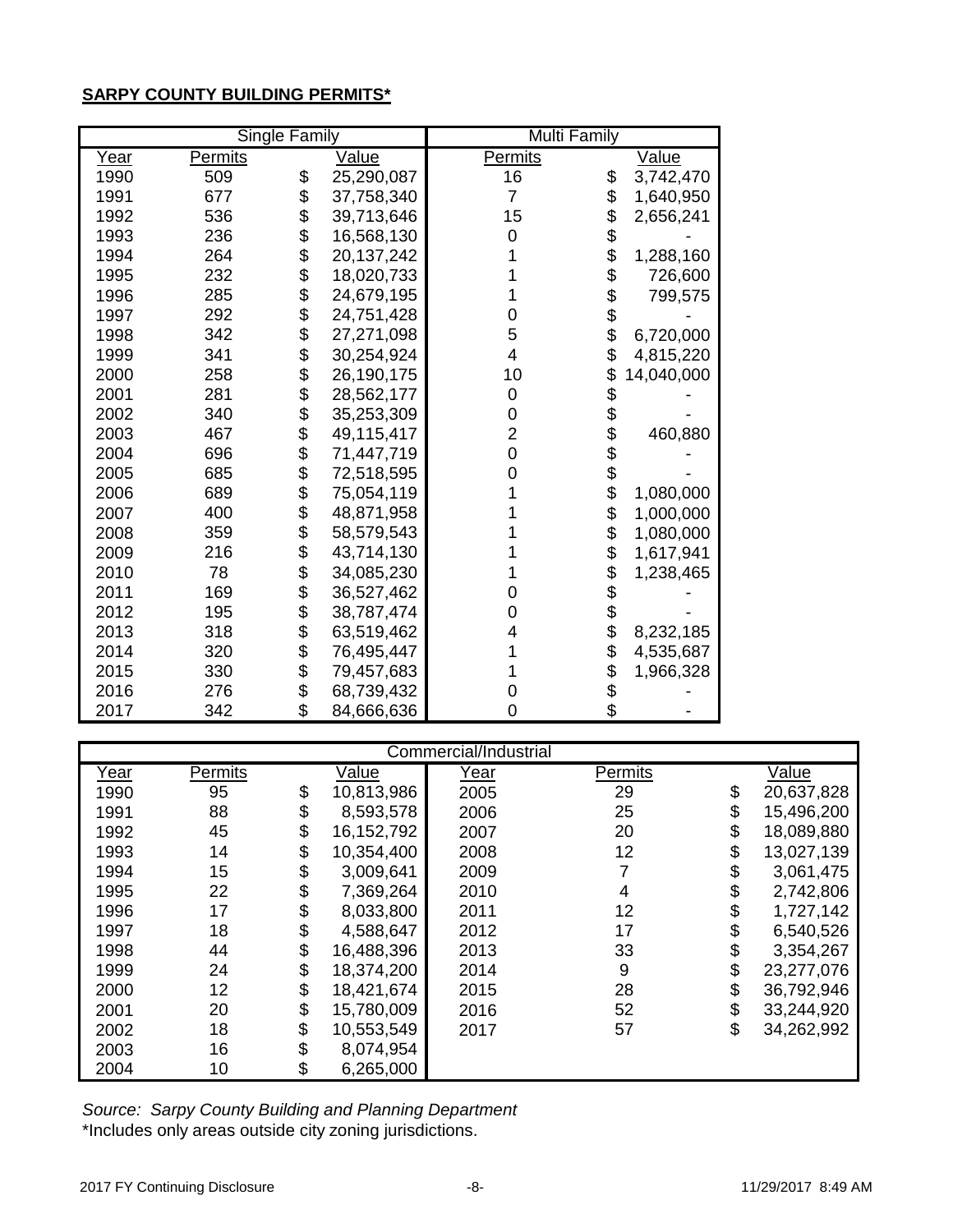## **CASH FUNDS ON HAND**

| <b>OPERATING FUNDS:</b>              | 6/30/2012            |    | 6/30/2013  | 6/30/2014            |               | 6/30/2015                | 6/30/2016                      | 6/30/2017            |
|--------------------------------------|----------------------|----|------------|----------------------|---------------|--------------------------|--------------------------------|----------------------|
| General                              | \$<br>12,213,310     | \$ | 13,873,530 | \$<br>13,488,425     | \$            | 14,377,468               | \$<br>14,818,101               | \$<br>15,964,709     |
| Road                                 | \$<br>4,333,239      | \$ | 4,577,351  | \$<br>5,118,898      | \$            | 5,312,550                | \$<br>1,746,970                | \$<br>133,595        |
| E911 Communication                   | \$<br>259,386        | \$ | 225,079    | \$<br>96,647         | \$            | 198,927                  | \$<br>250,938                  | \$<br>168,198        |
| <b>Child Support-District Court</b>  | \$<br>1,055          | \$ | 775        | \$<br>37,000         | \$            | 35,719                   | \$<br>6,843                    | \$<br>45,511         |
| Child Support-County Attorney        | \$<br>3,026          | \$ | 280.087    | \$<br>265,621        | \$            | 2,302                    | \$<br>8,357                    | \$<br>19,327         |
| Landfill                             | \$<br>3,209,358      | \$ | 5,331,985  | \$<br>7,689,472      | -\$           | 8,851,278                | \$<br>10,448,178               | \$<br>7,939,493      |
| Noxious Weed                         | \$<br>111            | \$ | 3,706      | \$<br>5,954          | \$            | 11,615                   | \$<br>5,641                    | \$<br>532            |
| <b>Information Systems</b>           | \$<br>45,144         | \$ | 46,604     | \$<br>28,556         | \$            | 17,558                   | \$<br>47,364                   | \$<br>56,886         |
| Purchasing                           | \$<br>3,075          | \$ | 5,853      | \$<br>9,973          | \$            | 95                       | \$<br>860                      | \$<br>922            |
| Fleet                                | \$<br>6,443          | \$ | 126,940    | \$<br>81,417         | $\frac{1}{2}$ | 1,276                    | \$<br>97,003                   | \$<br>29,029         |
| TOTAL OPERATING FUNDS:               | \$<br>20,074,147     | \$ | 24,471,910 | \$<br>26,821,963     | \$            | 28,808,788               | \$<br>27,430,255               | \$<br>24,358,202     |
| <b>NON-OPERATING FUNDS:</b>          | 6/30/2012            |    | 6/30/2013  | 6/30/2014            |               | 6/30/2015                | 6/30/2016                      | 6/30/2017            |
| <b>ASIP Fee Fund</b>                 | \$                   | \$ |            | \$                   | \$            | 592,024                  | \$<br>1,144,500                | \$<br>2,050,783      |
| E911 Wireless Service                | \$<br>19,369         | \$ |            | \$                   | \$            | ä,                       | \$                             | \$                   |
| E911 Sinking                         | \$<br>158,755        | \$ | 137,454    | \$<br>62,056         | \$            | 69,736                   | \$<br>81,182                   | \$<br>117,318        |
| <b>Wireless Communications</b>       | \$<br>42,569         | \$ | 94,329     | \$<br>108,943        | \$            | 118,154                  | \$<br>114,217                  | \$<br>120,376        |
| E911 Rebanding                       | \$<br>723            | \$ | 723        | \$<br>2,043          | \$            |                          | \$                             | \$                   |
| Child Support-Incentive              | \$<br>37,523         | \$ | 24,446     | \$<br>103,881        | \$            | 125,956                  | \$<br>753                      | \$                   |
| Tourism                              | \$<br>482,858        | \$ | 599,666    | \$<br>696,109        | \$            | 804,429                  | \$<br>908,631                  | \$<br>1,057,508      |
| Visitors Improvement                 | \$<br>693,144        | \$ | 685,462    | \$<br>522,417        | \$            | 263,838                  | \$<br>97,520                   | \$<br>12,899         |
| <b>Employment Security</b>           | \$<br>24,252         | \$ | 36,518     | \$<br>43,467         | \$            | 27,016                   | \$<br>34,107                   | \$<br>27,626         |
| Early Retiree Reimb Program          | \$<br>120,000        | \$ | ٠          | \$                   | \$            | ä,                       | \$<br>٠                        | \$<br>$\sim$         |
| Medical                              | \$<br>142,156        | \$ | 160,369    | \$<br>134,970        | \$            | 176,099                  | \$<br>212,996                  | \$<br>195,210        |
| Institutions                         | \$<br>4,986          | \$ | 1,188      | \$<br>3,342          | \$            | 1,986                    | \$<br>2,018                    | \$<br>5,950          |
| Register of Deeds Technology         | \$                   | \$ | 75,426     | \$<br>199,227        | \$            | 289,590                  | \$<br>398,086                  | \$<br>461,082        |
| <b>Adult Diversion</b>               | \$<br>7,705          | \$ | 3,757      | \$<br>8,898          | \$            | 15,031                   | \$<br>69,000                   | \$                   |
| County Drug Enforcement              | \$<br>9,109          | \$ | 4,109      | \$<br>4,795          | \$            | 4,795                    | \$<br>27,694                   | \$<br>33,171         |
| FG-Drug Court                        | \$<br>56             | \$ | 57         | \$<br>56             | \$            | ä,                       | \$<br>٠                        | \$                   |
| <b>FG-JAIBG</b>                      | \$<br>2,359          | \$ |            | \$                   | \$            |                          | \$                             | \$                   |
| FG-Title 1D                          | \$<br>1,668          | \$ | 2,232      | \$<br>1,025          | \$            | 7,081                    | \$<br>1,011                    | \$<br>3,244          |
| <b>State Education Reimbursement</b> | \$<br>6,070          | \$ | 3,656      | \$<br>2,506          | \$            | 4,233                    | \$<br>1,147                    | \$<br>4,475          |
| FG-ARRA Title 1D                     | \$                   | \$ |            | \$                   | \$            | ä,                       | \$                             | \$                   |
| FG-Truancy                           | \$<br>403            | \$ |            | \$                   | \$            | 791                      | \$<br>145                      | \$                   |
| Learning Comm-Truancy                | \$<br>25,184         | \$ | 14,010     | \$                   | \$            | ä,                       | \$                             | \$                   |
| <b>FG-JDAI</b>                       | \$                   | \$ | 339        | \$<br>268            | \$            | 112                      | \$                             | \$                   |
| Juvenile Serv LB561                  | \$                   | \$ |            | \$<br>1,165          | \$            | 1,039                    | \$<br>2,129                    | \$                   |
| <b>Sherwood Foundation</b>           | \$                   | \$ |            | \$<br>104,972        | \$            | 125,369                  | \$<br>4,747                    | \$                   |
| <b>SG-Justice Reinvestment</b>       | \$                   | \$ | ä,         | \$                   | \$            | $\ddot{\phantom{1}}$     | \$<br>٠                        | \$<br>24,960         |
| LB561-2017 FY Grant                  | \$                   | \$ |            | \$                   | \$            | ä,                       | \$<br>ä,                       | \$<br>2,803          |
| <b>Federal Forfeitures</b>           | \$<br>154,187        | \$ | 184,941    | \$<br>147,807        | \$            | 185,541                  | \$<br>160,038                  | \$<br>167,269        |
| Fed Forf - Cty Atty                  | \$                   | \$ |            | \$<br>746            | \$            | 4,573                    | \$<br>4,578                    | \$<br>5,068          |
| <b>SCAAP</b>                         | \$<br>2,800          | \$ | 2,800      | \$                   | \$            | $\sim$                   | \$<br>÷,                       | \$                   |
| Soc. Security Incentive              | \$                   | \$ | 1,600      | \$                   | \$            | 400                      | \$<br>400                      | \$                   |
| STOP Program                         | \$<br>77,315         | \$ | 74,883     | \$<br>98,001         | \$            | 90,324                   | \$<br>59,098                   | \$<br>72,801         |
| <b>FG-Victim Witness</b>             | \$                   | \$ | 99         | \$                   | \$            | 1,293                    | \$<br>2,309                    | \$<br>÷.             |
| NE CASA Assn.                        | \$                   | ፍ  | ۰          | \$<br>767            | \$            | 83                       | \$<br>٠                        | \$                   |
| <b>CDBG-Revolving Loan</b>           | \$                   | \$ |            | \$<br>4,170          | \$            |                          | \$<br>1,423                    | \$<br>1,423          |
| FG-Energy Efficiency                 | \$<br>781            | \$ |            | \$                   | \$            |                          | \$<br>ä,                       | \$<br>$\blacksquare$ |
| <b>FG-Mental Health</b>              | \$<br>ä,             | \$ |            | \$<br>5,231          | \$            | 1,651                    | \$<br>1,482                    | \$<br>$\blacksquare$ |
| FG-Victim Witness-2017 FY Grant      | \$                   | \$ |            | \$                   | \$            | $\overline{\phantom{a}}$ | \$                             | \$<br>1,632          |
| FG-Mental Health-2017 FY Grant       | \$                   | \$ |            | \$<br>٠              | \$            | $\overline{a}$           | \$<br>$\overline{\phantom{a}}$ | \$<br>1,529          |
| FG-Planning Transportation           | \$                   | \$ |            | \$                   | \$            | 368                      | \$<br>1,410                    | \$<br>754            |
| <b>SG-Compressed Natural Gas</b>     | \$                   | \$ |            | \$                   | \$            | $\blacksquare$           | \$<br>ä,                       | \$<br>$\sim$         |
| <b>FG-Perkins Corrections</b>        | \$<br>1,114          | \$ | 126        | \$<br>1,550          | \$            | 896                      | \$<br>1,805                    | \$<br>1,038          |
| <b>FG-Project Engage</b>             | \$<br>$\blacksquare$ | \$ |            | \$                   | \$            | $\tilde{\phantom{a}}$    | \$                             | \$                   |
| <b>CCP Grant-Comm Service</b>        | \$<br>470            | \$ |            | \$                   | \$            | $\overline{a}$           | \$<br>÷,                       | \$                   |
| <b>FG-Drug Enforcement</b>           | \$<br>388            | \$ | 382        | \$<br>382            | \$            | 382                      | \$<br>26,382                   | \$                   |
| <b>FG-JAG Equipment</b>              | \$                   | \$ | 144        | \$                   | \$            | $\sim$                   | \$                             | \$                   |
| <b>FG-Traffic Enforcement</b>        | \$<br>13,809         | \$ | 18,240     | \$<br>417            | \$            |                          | \$                             | \$                   |
| FG-Brownfield                        | \$                   | \$ |            | \$                   | \$            | ÷,                       | \$                             | \$                   |
| <b>FG-GIS Transportation</b>         | \$<br>1,461          | \$ | 51         | \$<br>30,260         | \$            | 352                      | \$<br>5,119                    | \$                   |
| <b>FG-Adult Drug Court</b>           | \$<br>38,526         | \$ | 45,441     | \$<br>43,556         | \$            | 44,497                   | \$<br>41,333                   | \$<br>40,858         |
| FG-Buffer Zone                       | \$<br>49,034         | \$ |            | \$<br>$\overline{a}$ | \$            | $\overline{a}$           | \$<br>٠                        | \$<br>$\sim$         |
| FG-Drug Eradication                  | \$<br>7,740          | \$ | 11,293     | \$<br>22,830         | \$            | 11,007                   | \$<br>18,539                   | \$<br>3,117          |
| Sub-total                            | \$<br>2,126,514      | \$ | 2,183,741  | \$<br>2,355,857      | \$            | 2,968,646                | \$<br>3,423,799                | \$<br>4,412,894      |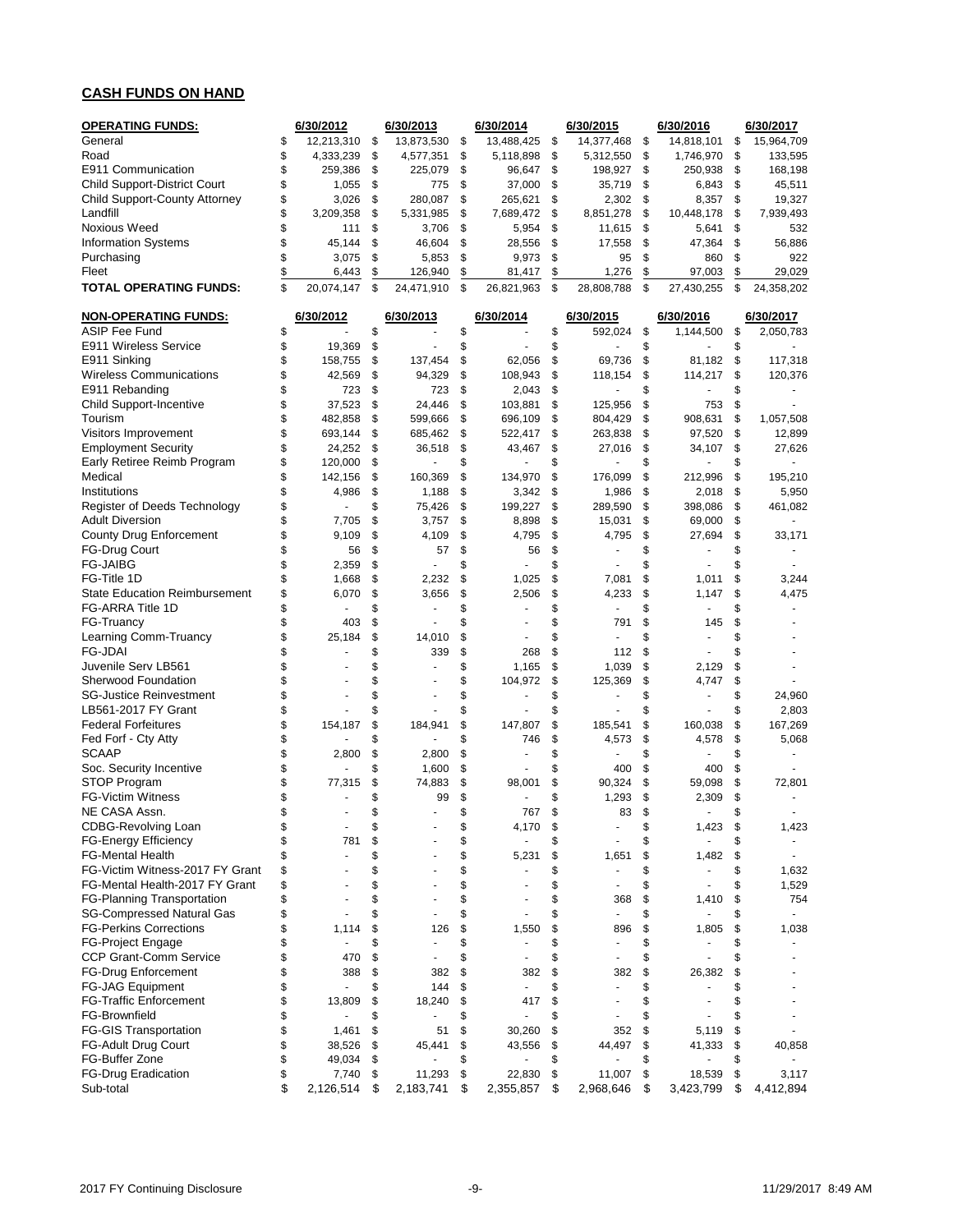|                                  | 6/30/2012       |    | 6/30/2013  | 6/30/2014 |              | 6/30/2015 |              | 6/30/2016 |              |     | 6/30/2017    |  |
|----------------------------------|-----------------|----|------------|-----------|--------------|-----------|--------------|-----------|--------------|-----|--------------|--|
| SG-Stormwater Mgt.               | \$<br>137,158   | \$ | 174,104    | -\$       | 114,881      | \$        | 122,237      | \$        | 183,862      | \$  | 198,335      |  |
| <b>Inheritance Tax</b>           | 3,642,501       | \$ | 3,571,095  | \$        | 2,776,422    | \$        | 1,987,742    | \$        | 2,107,707    | \$  | 1,956,297    |  |
| Keno                             | 51,429          | \$ | 77,030 \$  |           | 98,879       | S         | 130,313      | S         | 181,094      | S   | 202,569      |  |
| Courthouse Administrative Bond   | \$<br>1,079,630 | \$ | 817,876    | S         | 681,245      | \$.       | 747,430      | S         | 848,813      | S   |              |  |
| <b>Courthouse Remodel Bond</b>   | \$<br>7,746     | S  | 84,069     | S         | 109,183      | S         | 50,224       | S         | 7,485        | S   | 12,353       |  |
| <b>Sheriff Admin Bond</b>        | 834,233         | \$ | 753,099    | -S        | 869,588      | \$        | 939,577      | S         | 907,565      | S   | 852,881      |  |
| <b>Stadium Bonds Public</b>      | 782             | \$ | 71,159     | S         | 2,967        | \$        | 4,257        | \$.       | 7,573        | S   | 3,360        |  |
| <b>Stadium Bonds Private</b>     | \$<br>166,847   | \$ | 14,716     | \$.       | 134,640      | \$        | 288,330      | S         | 450,786      | \$. | 518,605      |  |
| Landfill Bond Surplus            | \$<br>1,266,607 | \$ | 769,734    | S         |              |           |              |           |              |     |              |  |
| Series A Stadium Const.          |                 |    |            |           |              |           |              |           |              |     |              |  |
| Series B Stadium Const.          |                 |    |            |           |              |           |              |           |              |     |              |  |
| Series C Stadium Const.          |                 |    |            |           |              |           |              |           |              |     |              |  |
| Series 2010 Stadium Const.       |                 |    |            |           |              |           |              |           |              |     |              |  |
| <b>Stadium Maintenance</b>       | 84,789          | \$ | 110,362    | S         | 120,435      | S         | 8,756        | \$        | 24,185       |     | 38,803       |  |
| Sinking Fund                     | 808,134         | \$ | 469,439    | \$        | 282,062      | \$        | 186,993      | S         | 106,117      | S   | 181,118      |  |
| <b>Landfill Closure</b>          | 7,182,127       | S  | 7,182,127  | S         | 7,182,127    | S         | 7,217,127    | S         | 7,282,127    | S   | 5,142,112    |  |
| <b>Hazardous Waste</b>           |                 |    |            |           |              |           |              |           |              |     |              |  |
| Sewer Fund                       | 1,357,031       |    | 1,362,986  | S         | 2,321,000    | \$        | 1,467,050    | S         | 2,481,085    |     | 3,145,636    |  |
| <b>Sewer Operations</b>          | \$<br>95,612    | S  | 67,233     | S         | 69,146       | S         | 517,952      | S         | 832,858      | S   | 549,537      |  |
| <b>Phase II Stormwater</b>       | 29,500          | S  | 32,000     | S         |              |           |              |           |              |     |              |  |
| <b>Watershed Fee</b>             | \$<br>253,282   | S  | 33,231     | S         | 319,806      | \$        | 61,359       | S         | 54,787       | \$. | 70,359       |  |
| <b>Connection Fee Fund</b>       |                 |    | 25         | S         | 1,050        | S         | 475          |           |              |     |              |  |
| Sewer Platte Watershed           |                 |    |            |           |              |           |              |           |              |     | 2,593,100    |  |
| <b>GIS</b>                       | 31,562          |    | 4,518      |           | 8,717        |           | 169          |           | 33,900       |     | 36,164       |  |
| <b>TOTAL NON-OPERATING FUNDS</b> | \$19,155,484    | \$ | 17,778,544 |           | \$17,448,006 | \$        | 16,698,637   |           | \$18,933,743 | \$  | 19,914,123   |  |
| <b>GRAND TOTAL:</b>              | \$39,229,631    | \$ | 42,250,454 |           | \$44,269,969 |           | \$45,507,425 |           | \$46,363,998 |     | \$44,272,325 |  |

*Source: The County*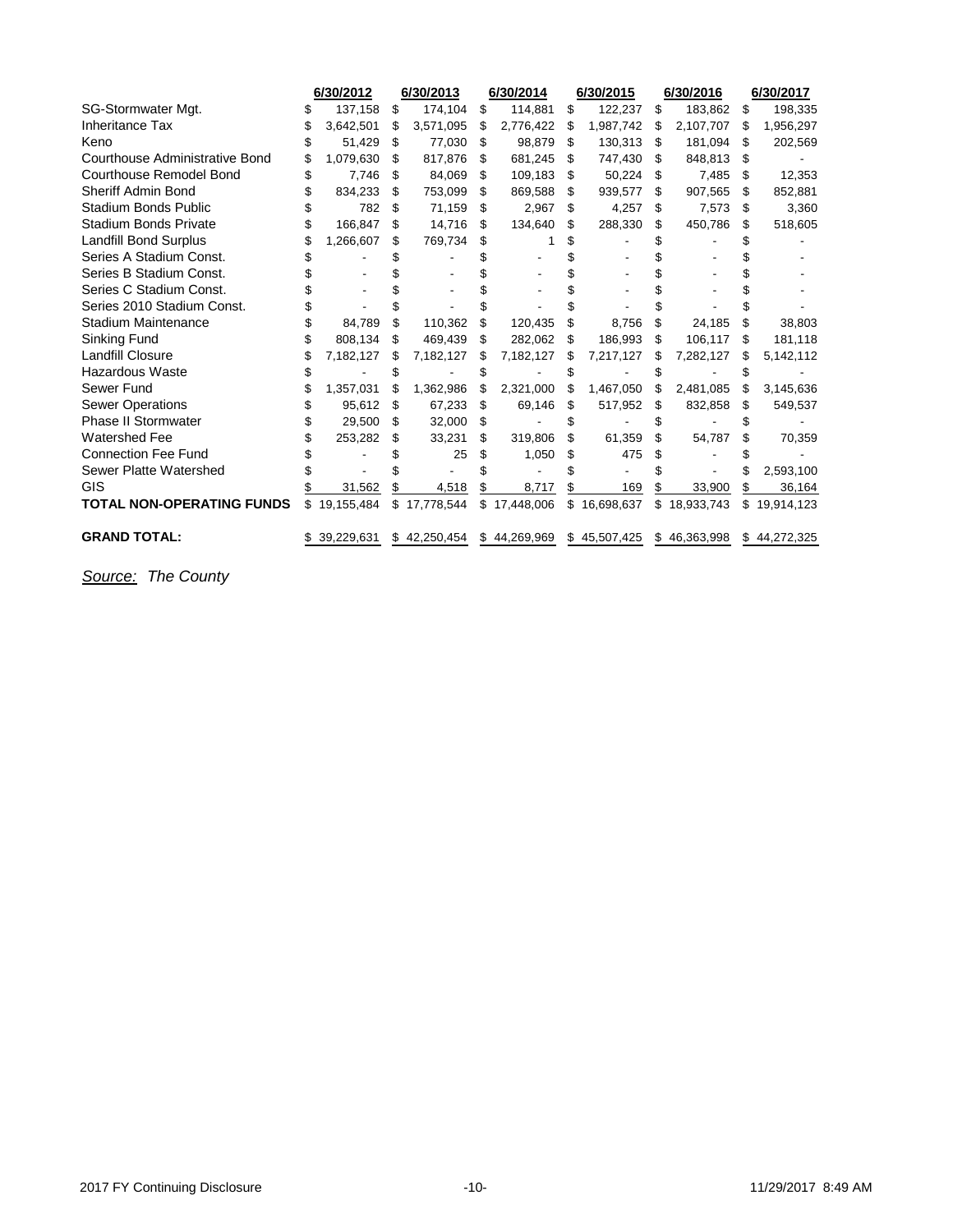| ן וויווא וכט טיפולבאר הוויט אויט טויטבולב ווויס וויטבט ובטוובטט (אט טו טטויוב טי, ביוון |                                        |                           |                 |                    |           |    |                  |    |                  |  |         |
|-----------------------------------------------------------------------------------------|----------------------------------------|---------------------------|-----------------|--------------------|-----------|----|------------------|----|------------------|--|---------|
|                                                                                         |                                        |                           |                 |                    |           |    |                  |    | Amount           |  |         |
|                                                                                         |                                        | <b>Total Actual</b>       |                 | <b>Total Sarpy</b> | % Appl.   |    | <b>Total Net</b> |    | Applicable       |  |         |
|                                                                                         |                                        | Valuation                 |                 | Valuation          | To County |    | Debt             |    | <b>To County</b> |  |         |
|                                                                                         |                                        |                           |                 |                    |           |    |                  |    |                  |  |         |
| <b>Sarpy County</b>                                                                     | \$                                     | 14,493,101,695            | \$              | 14,493,101,695     | 100.00%   | \$ | 10,775,000       |    | 10,775,000       |  |         |
| <b>City of Bellevue</b>                                                                 | $\overline{\mathcal{S}}$               | 2,985,416,584             | \$              | 2,985,416,584      | 100.00%   | \$ | 47,650,000       |    | 47,650,000       |  |         |
| City of Gretna                                                                          | \$                                     | 362,931,167               | \$              | 362,931,167        | 100.00%   | \$ | 14,105,000       |    | 14,105,000       |  |         |
| City of LaVista*                                                                        | \$                                     | 1,496,821,908             | \$              | 1,496,821,908      | 100.00%   | \$ | 48,665,000       |    | 48,665,000       |  |         |
| City of Papillion*                                                                      | \$                                     | 1,635,890,973             | \$              | 1,635,890,973      | 100.00%   | \$ | 68,145,000       |    | 68,145,000       |  |         |
| City of Springfield                                                                     | $\overline{\$}$                        | 95,919,533                | \$              | 95,919,533         | 100.00%   | \$ | 131,000          |    | 131,000          |  |         |
| Learning Comm.                                                                          | \$                                     | 56,449,390,682            | \$              | 14,488,284,167     | 25.67%    | \$ |                  |    |                  |  |         |
| <b>School District 1</b>                                                                | $\overline{\boldsymbol{\theta}}$       | 2,855,129,242             | \$              | 2,855,129,242      | 100.00%   | \$ | 39,955,000       |    | 39,955,000       |  |         |
| School District 37                                                                      | $\overline{\boldsymbol{\mathfrak{s}}}$ | 2,368,803,300             | \$              | 2,368,803,300      | 100.00%   | \$ | 112,870,000      |    | 112,870,000      |  |         |
| School District 27                                                                      | \$                                     | 5,422,848,309             | \$              | 5,422,848,309      | 100.00%   | \$ | 106,155,000      |    | 106,155,000      |  |         |
| School District 46                                                                      | \$                                     | 1,418,332,269             | \$              | 1,418,332,269      | 100.00%   | \$ | 5,295,000        |    | 5,295,000        |  |         |
| School District 17                                                                      | $\overline{\boldsymbol{\theta}}$       | 10,324,715,328            | \$              | 1,823,336,778      | 17.66%    | \$ | 160,170,000      |    | 28,285,899       |  |         |
| School District 01                                                                      | $\overline{\$}$                        | 21,028,142,224            | \$              | 870,207,249        | 4.14%     | \$ | 463,767,051      |    | 19,192,064       |  |         |
| School District 32                                                                      | \$                                     | 526,613,437               | \$              | 3,959,659          | 0.75%     | \$ | 5,600,000        |    | 42,107           |  |         |
| School District 78                                                                      | $\overline{\boldsymbol{\theta}}$       | 786,172,495               | \$              | 857,870            | 0.11%     | \$ | 6,435,000        |    | 7,022            |  |         |
| $\overline{ESU}$ #2                                                                     | $\overline{\boldsymbol{\theta}}$       | 12,981,394,181            | \$              | 857,870            | 0.01%     | \$ | 99,250           |    | 7                |  |         |
| <b>ESU#3</b>                                                                            | \$                                     | 41,011,668,169            | \$              | 13,622,036,574     | 33.22%    | \$ |                  |    |                  |  |         |
| ESU #19                                                                                 | \$                                     | 21,028,142,224            | \$              | 870,207,249        | 4.14%     | \$ |                  |    |                  |  |         |
| Metro Com. College                                                                      | \$                                     | 63,583,709,791            | \$              | 14,493,101,695     | 22.79%    | \$ |                  |    |                  |  |         |
| Ag Society                                                                              | \$                                     | 14,493,101,695            | \$              | 14,493,101,695     | 100.00%   | \$ |                  |    |                  |  |         |
| Papio-Mo NRD                                                                            | \$                                     | 62,772,761,403            | \$              | 14,493,101,695     | 23.09%    | \$ | 62,635,000       |    | 14,461,295       |  |         |
| <b>Eastern Sarpy Fire</b>                                                               | $\overline{\boldsymbol{\theta}}$       | 905,983,949               | \$              | 905,983,949        | 100.00%   | \$ | 820,000          |    | 820,000          |  |         |
| Good Luck Fire                                                                          | \$                                     | 19,306,904                | \$              | 19,306,904         | 100.00%   | \$ |                  |    |                  |  |         |
| Gretna Fire                                                                             | \$                                     | 1,873,030,275             | \$              | 1,873,030,275      | 100.00%   | \$ | 1,865,000        |    | 1,865,000        |  |         |
| <b>Millard Fire</b>                                                                     | \$                                     | 3,129,874,437             | \$              | 1,927,232,417      | 61.58%    | \$ |                  |    |                  |  |         |
| <b>Papillion Fire</b>                                                                   | \$                                     | 2,789,898,508             | \$              | 2,789,898,508      | 100.00%   | \$ | 620,000          |    | 620,000          |  |         |
| Springfield Fire                                                                        | \$                                     |                           | \$              | 496,589,011        | 100.00%   | \$ | 1,595,000        |    | 1,595,000        |  |         |
| SID #23                                                                                 | \$                                     | 496,589,011<br>49,526,615 | \$              | 49,526,615         | 100.00%   | \$ |                  |    | 805,000          |  |         |
| <b>SID #24</b>                                                                          | \$                                     | 6,851,239                 | \$              |                    | 100.00%   |    | 805,000<br>\$    |    |                  |  |         |
| $\overline{SID H29}$                                                                    |                                        |                           |                 | 6,851,239          |           |    |                  |    |                  |  |         |
|                                                                                         | \$                                     | 9,204,730                 | \$              | 9,204,730          | 100.00%   | \$ | 391,409          |    |                  |  | 391,409 |
| SID #34                                                                                 | \$                                     | 15,452,753                | \$              | 15,452,753         | 100.00%   | \$ | 558,081          |    | 558,081          |  |         |
| SID #38                                                                                 | \$                                     | 25,825,105                | \$              | 25,825,105         | 100.00%   | \$ | 96,896           |    | 96,896           |  |         |
| SID #48                                                                                 | \$                                     | 113,005,354               | \$              | 113,005,354        | 100.00%   | \$ |                  |    |                  |  |         |
| SID #52                                                                                 | \$                                     | 95,557,919                | \$              | 95,557,919         | 100.00%   | \$ |                  |    |                  |  |         |
| <b>SID #65</b>                                                                          | \$                                     | 69,230,485                | \$              | 69,230,485         | 100.00%   | \$ | 170,000          |    | 170,000          |  |         |
| <b>SID #67</b>                                                                          | \$                                     | 35,231,026                | $\overline{\$}$ | 35,231,026         | 100.00%   | \$ | 450,000          |    | 450,000          |  |         |
| $\overline{S}$ ID #68                                                                   | \$                                     | 27,730,461                | \$              | 27,730,461         | 100.00%   | \$ | 800,000          |    | 800,000          |  |         |
| SID #79                                                                                 | \$                                     | 26,865,089                | \$              | 26,865,089         | 100.00%   | \$ |                  |    |                  |  |         |
| SID #81                                                                                 | \$                                     | 21,375,406                | \$              | 21,375,406         | 100.00%   | \$ | 835,000          |    | 835,000          |  |         |
| SID #87                                                                                 | \$                                     | 17,266,398                | \$              | 17,266,398         | 100.00%   | \$ |                  |    |                  |  |         |
| SID #92                                                                                 | \$                                     | 32,002,886                | \$              | 32,002,886         | 100.00%   | \$ | 319,950          |    | 319,950          |  |         |
| SID #96                                                                                 | \$                                     | 41,954,724                | \$              | 41,954,724         | 100.00%   | \$ |                  |    |                  |  |         |
| SID #97                                                                                 | \$                                     | 61,518,140                | \$              | 61,518,140         | 100.00%   | \$ | 2,790,000        |    | 2,790,000        |  |         |
| SID #101                                                                                | \$                                     | 72,929,732                | \$              | 72,929,732         | 100.00%   | \$ | 1,601,607        |    | 1,601,607        |  |         |
| SID #104                                                                                | \$                                     | 131,961,848               | \$              | 131,961,848        | 100.00%   | \$ |                  |    |                  |  |         |
| SID #111                                                                                | \$                                     | 72,599,292                | \$              | 72,599,292         | 100.00%   | \$ |                  |    |                  |  |         |
| SID #130                                                                                | \$                                     | 3,839,193                 | \$              | 3,839,193          | 100.00%   | \$ |                  |    |                  |  |         |
| SID #133                                                                                | \$                                     | 41,950,397                | \$              | 41,950,397         | 100.00%   | \$ | 680,000          |    | 680,000          |  |         |
| SID #137                                                                                | \$                                     | 53,970,931                | \$              | 53,970,931         | 100.00%   | \$ | 530,000          |    | 530,000          |  |         |
| SID #143                                                                                | \$                                     | 84,244,779                | \$              | 84,244,779         | 100.00%   | \$ | 1,465,000        |    | 1,465,000        |  |         |
| SID #147                                                                                | \$                                     | 34,202,866                | \$              | 34,202,866         | 100.00%   | \$ | 970,000          |    | 970,000          |  |         |
| SID #151                                                                                | \$                                     | 7,418,918                 | \$              | 7,418,918          | 100.00%   | \$ | 190,000          |    | 190,000          |  |         |
| SID #156                                                                                | $\frac{1}{2}$                          | 69,745,889                | \$              | 69,745,889         | 100.00%   | \$ | 2,270,000        |    | 2,270,000        |  |         |
| Sub-total                                                                               | $\overline{\mathbf{e}}$                | 348,557,151,868           | \$              | 117,527,750,720    |           | \$ | 1,172,275,244    | \$ | 535,557,336      |  |         |
|                                                                                         |                                        |                           |                 |                    |           |    |                  |    |                  |  |         |

## **ESTIMATED OVERLAPPING AND UNDERLYING INDEBTEDNESS (AS OF JUNE 30, 2017)**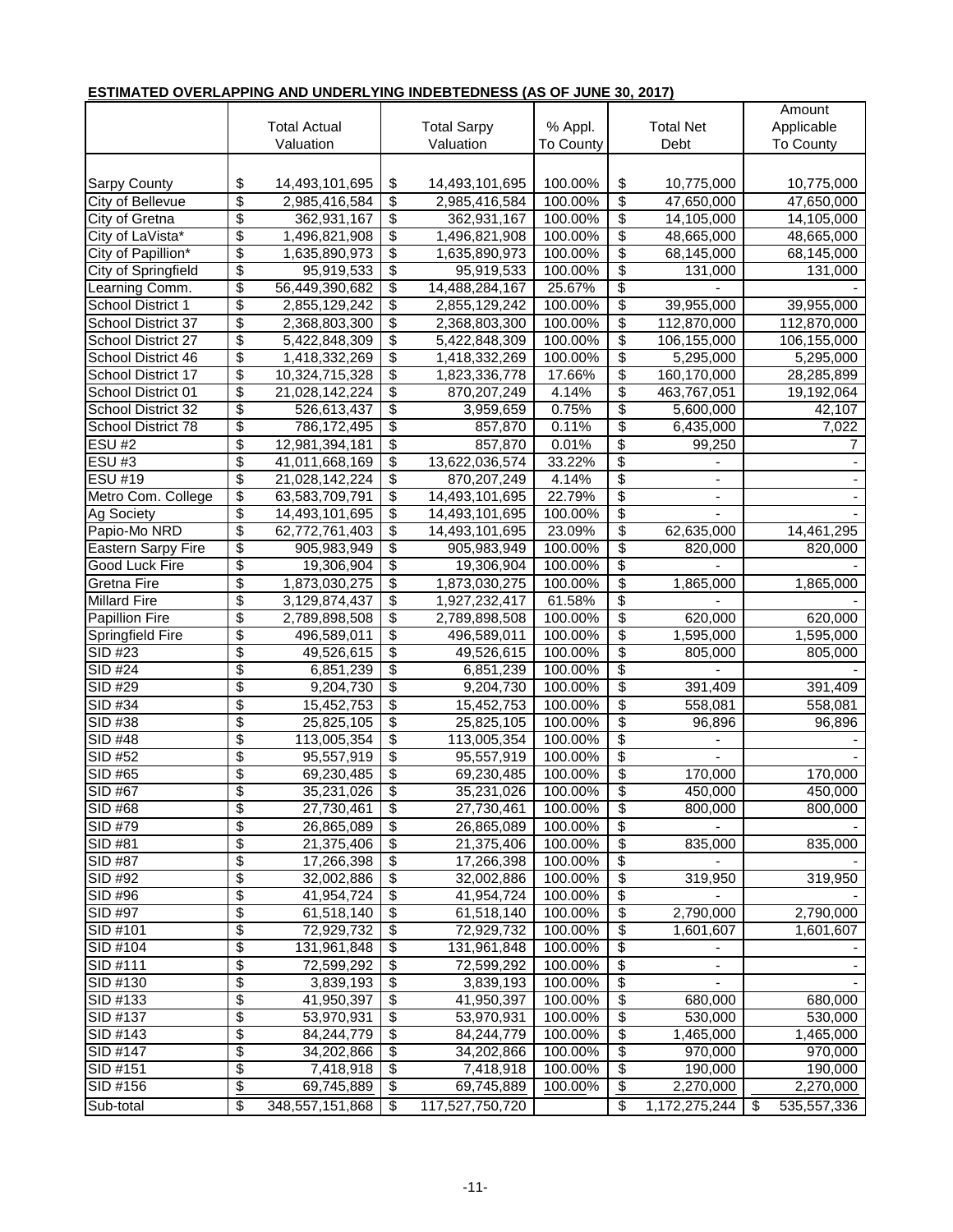| .                      |                                      |                           |                                  | .                         |                                  | ----                             |                  | Amount  |                        |  |           |
|------------------------|--------------------------------------|---------------------------|----------------------------------|---------------------------|----------------------------------|----------------------------------|------------------|---------|------------------------|--|-----------|
|                        |                                      | <b>Total Actual</b>       |                                  | <b>Total Sarpy</b>        | % Appl.                          |                                  | <b>Total Net</b> |         | Applicable             |  |           |
|                        |                                      | Valuation                 |                                  | Valuation                 | To County                        |                                  | Debt             |         | <b>To County</b>       |  |           |
| SID #158               | \$                                   | 172,593,716               | $\overline{\$}$                  | 172,593,716               | 100.00%                          | $\overline{\$}$                  | 7,615,000        |         | 7,615,000              |  |           |
| SID #162               | \$                                   | 155,150,913               | $\overline{\$}$                  | 155,150,913               | 100.00%                          | \$                               | 4,620,000        |         | 4,620,000              |  |           |
| SID #163               | \$                                   | 62,465,728                | $\overline{\$}$                  |                           | 100.00%                          | $\overline{\$}$                  | 1,020,000        |         |                        |  |           |
| SID #164               | \$                                   | 2,552,897                 | $\overline{\$}$                  | 62,465,728<br>2,552,897   | 100.00%                          | $\overline{\$}$                  | 125,000          |         | 1,020,000<br>125,000   |  |           |
| SID #165               | \$                                   |                           | $\overline{\$}$                  |                           | 100.00%                          | $\overline{\$}$                  | 825,000          |         | 825,000                |  |           |
| SID #171               | \$                                   | 19,050,329<br>105,559,173 | \$                               | 19,050,329<br>105,559,173 | 100.00%                          | \$                               | 5,145,000        |         | $\overline{5,145,000}$ |  |           |
| SID #172               | \$                                   | 64,906,899                | \$                               | 64,906,899                | 100.00%                          | \$                               | 1,025,000        |         | 1,025,000              |  |           |
| SID #176               | \$                                   | 48,292,650                | $\overline{\$}$                  | 48,292,650                | 100.00%                          | \$                               | 3,515,000        |         | 3,515,000              |  |           |
| SID #177               | \$                                   | 17,883,172                | \$                               | 17,883,172                | 100.00%                          | \$                               | 1,850,000        |         | 1,850,000              |  |           |
| SID #179               | \$                                   | 52,788,171                | \$                               | 52,788,171                | 100.00%                          | $\overline{\$}$                  | 1,740,000        |         | 1,740,000              |  |           |
| SID #180               | \$                                   | 209,603,643               | $\overline{\$}$                  | 209,603,643               | 100.00%                          | $\overline{\$}$                  | 11,865,000       |         | 11,865,000             |  |           |
| SID #182               | \$                                   | 8,234,454                 | $\overline{\$}$                  | 8,234,454                 | 100.00%                          | $\overline{\boldsymbol{\theta}}$ | 695,000          |         | 695,000                |  |           |
| SID #183               | \$                                   | 50,042,267                | \$                               | 50,042,267                | 100.00%                          | \$                               | 1,250,000        |         | 1,250,000              |  |           |
| SID #184               | \$                                   | 150,486,767               | \$                               | 150,486,767               | 100.00%                          | \$                               | 4,215,000        |         | 4,215,000              |  |           |
| SID #186               | \$                                   | 52,400,966                | \$                               | 52,400,966                | 100.00%                          | \$                               | 1,285,000        |         | 1,285,000              |  |           |
| SID #189               | \$                                   | 106,052,882               | $\overline{\$}$                  | 106,052,882               | 100.00%                          | \$                               | 3,460,000        |         | 3,460,000              |  |           |
| SID #190               | \$                                   | 75,211,327                | \$                               | 75,211,327                | 100.00%                          | $\overline{\mathcal{S}}$         | 3,870,000        |         | 3,870,000              |  |           |
| SID #191               | \$                                   | 5,154,009                 | $\overline{\$}$                  | 5,154,009                 | 100.00%                          | \$                               | 235,000          |         | 235,000                |  |           |
| $\overline{SID H}$ 192 | \$                                   | 57,940,518                | $\overline{\$}$                  | 57,940,518                | 100.00%                          | $\overline{\$}$                  | 2,795,000        |         | 2,795,000              |  |           |
| SID #197               | \$                                   | 30,069,289                | $\overline{\$}$                  | 30,069,289                | 100.00%                          | \$                               | 1,400,000        |         | 1,400,000              |  |           |
| SID #199               | \$                                   | 30,683,438                | \$                               | 30,683,438                | 100.00%                          | \$                               | 2,715,000        |         | 2,715,000              |  |           |
| SID #202               | \$                                   | 96,105,713                | $\overline{\$}$                  | 96,105,713                | 100.00%                          | \$                               | 6,900,000        |         | 6,900,000              |  |           |
| SID #204               | \$                                   | 31,339,942                | \$                               | 31,339,942                | 100.00%                          | \$                               | 870,000          |         | 870,000                |  |           |
| SID #207               | \$                                   | 9,879,383                 | $\overline{\$}$                  | 9,879,383                 | 100.00%                          | \$                               | 705,000          |         | 705,000                |  |           |
| SID #208               | \$                                   | 53,308,399                | $\overline{\$}$                  | 53,308,399                | 100.00%                          | $\overline{\boldsymbol{\theta}}$ | 1,690,000        |         | 1,690,000              |  |           |
| SID #209               | \$                                   | 11,610,018                | $\overline{\$}$                  | 11,610,018                | 100.00%                          | $\overline{\$}$                  | 585,000          |         | 585,000                |  |           |
| SID #210               | \$                                   | 48,485,524                | $\overline{\$}$                  | 48,485,524                | 100.00%                          | \$                               | 3,065,000        |         | 3,065,000              |  |           |
| SID #213               | \$                                   | 8,434,525                 | \$                               | 8,434,525                 | 100.00%                          | \$                               | 250,000          |         | 250,000                |  |           |
| SID #215               | \$                                   | 70,710,158                | \$                               | 70,710,158                | 100.00%                          | \$                               | 3,650,000        |         | 3,650,000              |  |           |
| SID #216               | \$                                   | 118,287,197               | $\overline{\$}$                  | 118,287,197               | 100.00%                          | $\overline{\$}$                  | 4,615,000        |         | 4,615,000              |  |           |
| SID #217               | \$                                   | 13,024,216                | $\overline{\$}$                  | 13,024,216                | 100.00%                          | $\overline{\$}$                  |                  |         |                        |  |           |
| SID #220               | \$<br>$\overline{\$}$<br>106,289,269 |                           | 106,289,269                      | 100.00%                   | $\overline{\boldsymbol{\theta}}$ | 4,950,000                        | 4,950,000        |         |                        |  |           |
| SID #221               | \$                                   | 27,710,407                | $\overline{\$}$                  | 27,710,407                | 100.00%                          | $\overline{\mathcal{S}}$         | 1,650,000        |         | 1,650,000              |  |           |
| SID #223               | \$                                   | 95,084,317                | $\overline{\$}$                  | 95,084,317                | 100.00%                          | \$                               | 5,485,000        |         | 5,485,000              |  |           |
| SID #224               | \$                                   | 26,279,079                | \$                               | 26,279,079                | 100.00%                          | \$                               | 3,190,000        |         | 3,190,000              |  |           |
| SID #225               | \$                                   | 37,461,705                | $\overline{\$}$                  | 37,461,705                | 100.00%                          | \$                               | 1,840,000        |         | 1,840,000              |  |           |
| SID #228               | \$                                   | 74,649,547                | $\overline{\$}$                  | 74,649,547                | 100.00%                          | $\overline{\$}$                  | 3,100,000        |         | 3,100,000              |  |           |
| SID # 230              | \$                                   | 39,977,289                | \$                               | 39,977,289                | 100.00%                          | \$                               | 1,830,000        |         | 1,830,000              |  |           |
| SID # 231              | \$                                   | 8,742,234                 | $\overline{\boldsymbol{\theta}}$ | 8,742,234                 | 100.00%                          | \$                               | 695,000          |         | 695,000                |  |           |
| SID # 232              | \$                                   | 4,442,502                 | $\overline{\boldsymbol{\theta}}$ | 4,442,502                 | 100.00%                          | $\overline{\$}$                  | 300,634          |         | 300,634                |  |           |
| SID #233               | \$                                   | 85,861,297                | $\overline{\boldsymbol{\theta}}$ | 85,861,297                | 100.00%                          | $\overline{\mathcal{S}}$         | 3,935,000        |         | 3,935,000              |  |           |
| SID #234               | \$                                   | 19,770,445                | \$                               | 19,770,445                | 100.00%                          | \$                               | 650,000          |         | 650,000                |  |           |
| SID #235               | \$                                   | 65,747,056                | \$                               | 65,747,056                | 100.00%                          | \$                               | 3,500,000        |         | 3,500,000              |  |           |
| SID #236               | \$                                   | 23,323,967                | $\overline{\$}$                  | 23,323,967                | 100.00%                          | \$                               | 2,234,780        |         | 2,234,780              |  |           |
| SID #237               | \$                                   | 146,605,772               | $\overline{\$}$                  | 146,605,772               | 100.00%                          | \$                               | 3,210,000        |         | 3,210,000              |  |           |
| SID #238               | \$                                   | 44,519,893                | $\overline{\boldsymbol{\theta}}$ | 44,519,893                | 100.00%                          | \$                               | 4,392,983        |         | 4,392,983              |  |           |
| SID #240               | \$                                   | 43,556,269                | $\overline{\boldsymbol{\theta}}$ | 43,556,269                | 100.00%                          | $\overline{\mathcal{S}}$         | 10,398,962       |         | 10,398,962             |  |           |
| SID #241               | \$                                   | 60,147,528                | $\overline{\mathcal{G}}$         | 60,147,528                | 100.00%                          | \$                               | 2,040,000        |         | 2,040,000              |  |           |
| SID #242               | \$                                   | 6,949,860                 | \$                               | 6,949,860                 | 100.00%                          | \$                               | 100,000          |         | 100,000                |  |           |
| SID #243               | \$                                   | 100,299,315               | $\overline{\boldsymbol{\theta}}$ | 100,299,315               |                                  | \$<br>5,705,000                  |                  | 100.00% |                        |  | 5,705,000 |
| SID #244               | \$                                   | 29,673,657                | \$                               | 29,673,657                | 100.00%                          | \$                               | 1,640,000        |         | 1,640,000              |  |           |
| SID #245               | \$                                   | 101,620,963               | $\overline{\mathcal{E}}$         | 101,620,963               | 100.00%                          | \$                               | 5,685,000        |         | 5,685,000              |  |           |
| Sub-total              | \$                                   | 3,087,020,654             | \$                               | 3,087,020,654             |                                  | \$                               | 150,127,359      | \$      | 150,127,359            |  |           |

## **ESTIMATED OVERLAPPING AND UNDERLYING INDEBTEDNESS (AS OF JUNE 30, 2017)**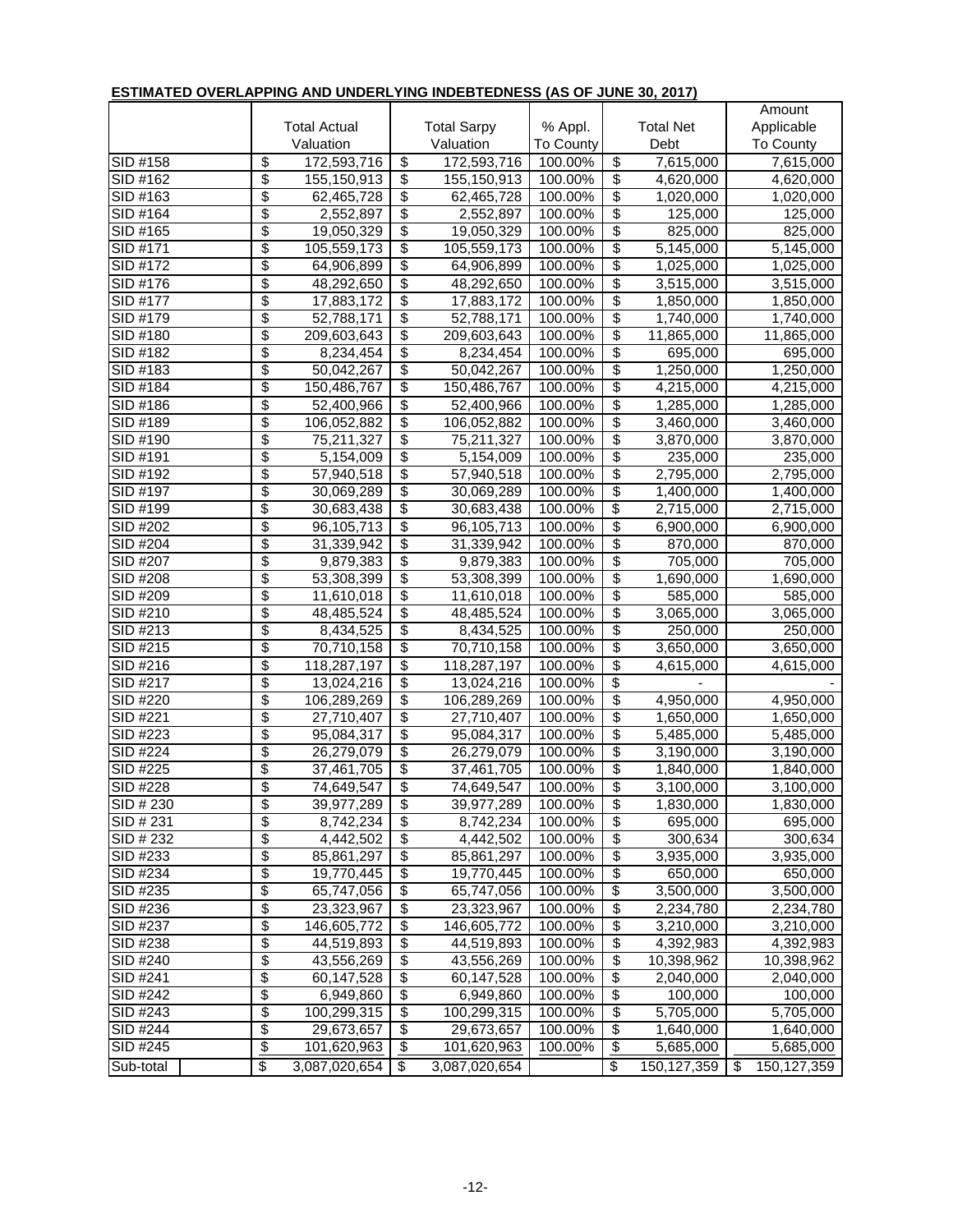|                      | <b>Total Actual</b><br>Valuation |                          | <b>Total Sarpy</b><br>Valuation |                            | % Appl.<br>To County |                                  | <b>Total Net</b><br>Debt | Amount Applicable<br><b>To County</b> |
|----------------------|----------------------------------|--------------------------|---------------------------------|----------------------------|----------------------|----------------------------------|--------------------------|---------------------------------------|
| SID #246             | \$                               | 73,655,303               | $\overline{\mathcal{G}}$        | 73,655,303                 | 100.00%              | \$                               | 5,409,885                | 5,409,885                             |
| $SID$ #248           | \$                               | 12,909,112               | $\overline{\mathcal{S}}$        | 12,909,112                 | 100.00%              | \$                               | 765,000                  | 765,000                               |
| SID #249             | \$                               | 40,011,034               | \$                              | 40,011,034                 | 100.00%              | \$                               | 3,597,403                | 3,597,403                             |
| SID #250             | \$                               | 32,916,386               | \$                              | 32,916,386                 | 100.00%              | \$                               | 3,045,000                | 3,045,000                             |
| SID #251             | \$                               | 61,222,950               | \$                              | 61,222,950                 | 100.00%              | \$                               | $\sqrt{4}$ ,900,000      | $\sqrt{4,900,000}$                    |
| SID #254             | \$                               | 587,080                  | \$                              | 587,080                    | 100.00%              | \$                               | 312,509                  | 312,509                               |
| SID #255             | \$                               | 38,766,363               | $\overline{\mathcal{S}}$        | 38,766,363                 | 100.00%              | \$                               | 3,793,141                | 3,793,141                             |
| SID #257             | \$                               | 111,326,064              | $\overline{\mathcal{S}}$        | 111,326,064                | 100.00%              | \$                               | 8,490,000                | 8,490,000                             |
| SID #258             | \$                               | 53,009,250               | \$                              | 53,009,250                 | 100.00%              | \$                               | 4,045,000                | 4,045,000                             |
| SID #260             | \$                               | 103,629,317              | \$                              | 103,629,317                | 100.00%              | \$                               | 5,645,000                | $\overline{5,}645,000$                |
| SID #261             | \$                               | 163,848,206              | \$                              | 163,848,206                | 100.00%              | \$                               | 8,915,000                | 8,915,000                             |
| SID #263             | \$                               | 53,836,564               | $\overline{\mathcal{S}}$        | 53,836,564                 | 100.00%              | \$                               | 4,245,000                | 4,245,000                             |
| SID #264             | \$                               | 273,576,344              | $\overline{\$}$                 | 273,576,344                | 100.00%              | \$                               | 29,155,000               | 29,155,000                            |
| SID #265             | \$                               | 40,732,877               | $\overline{\mathcal{S}}$        | 40,732,877                 | 100.00%              | \$                               | 2,380,000                | 2,380,000                             |
| SID #266             | \$                               | 14,751,703               | $\overline{\$}$                 | 14,751,703                 | 100.00%              | \$                               | 1,290,000                | 1,290,000                             |
| $SID$ #268           | \$                               | 6,102,586                | $\overline{\mathcal{S}}$        | 6,102,586                  | 100.00%              | \$                               | 2,358,578                | 2,358,578                             |
| SID #269             | \$                               | 6,830,680                | \$                              | 6,830,680                  | 100.00%              | \$                               | 295,000                  | 295,000                               |
| SID #270             | \$                               | 52,425,574               | \$                              | $\overline{52}$ , 425, 574 | 100.00%              | $\overline{\boldsymbol{\theta}}$ | $\overline{9,}299,910$   | 9,299,910                             |
| SID #272             | \$                               | 69,856,492               | \$                              | 69,856,492                 | 100.00%              | \$                               | 7,905,000                | 7,905,000                             |
| SID #274             | \$                               | 20,125,067               | \$                              | 20,125,067                 | 100.00%              | \$                               | 1,650,000                | 1,650,000                             |
| SID #275             | \$                               | 56,078,961               | \$                              | 56,078,961                 | 100.00%              | \$                               | 5,020,000                | 5,020,000                             |
| SID #276             | \$                               | 67,966,274               | $\overline{\$}$                 | 67,966,274                 | 100.00%              | $\overline{\boldsymbol{\theta}}$ | 2,425,000                | 2,425,000                             |
| SID #278             | \$                               | 22,402,398               | \$                              | 22,402,398                 | 100.00%              | \$                               | 3,038,585                | 3,038,585                             |
| SID #279             | \$<br>\$                         | 20,250,889               | \$                              | 20,250,889                 | 100.00%              | \$                               | 780,000                  | 780,000                               |
| SID #280             | \$                               | 19,804,678               | \$<br>$\overline{\$}$           | 19,804,678                 | 100.00%              | \$<br>\$                         | 2,390,128                | 2,390,128                             |
| SID #282<br>SID #285 | \$                               | 26,622,314               | $\overline{\$}$                 | 26,622,314                 | 100.00%<br>100.00%   | \$                               | 1,705,000                | 1,705,000                             |
| SID #286             | \$                               | 17,846,571               | $\overline{\$}$                 | 17,846,571<br>93,976,050   |                      | \$                               | $\overline{4,250,000}$   |                                       |
| <b>SID #288</b>      | \$                               | 93,976,050<br>11,570,155 | $\overline{\$}$                 | 11,570,155                 | 100.00%<br>100.00%   | \$                               | 1,396,196                | 4,250,000<br>1,396,196                |
| SID #289             | \$                               | 19,750,172               | $\overline{\mathcal{S}}$        | 19,750,172                 | 100.00%              | \$                               | 1,055,000                | 1,055,000                             |
| SID #290             | \$                               | 9,892,220                | \$                              | 9,892,220                  | 100.00%              | \$                               | 13,012,952               | 13,012,952                            |
| SID #291             | \$                               | 43,005,678               | \$                              | 43,005,678                 | 100.00%              | \$                               | 10,216,676               | 10,216,676                            |
| SID #292             | \$                               | 85,308,806               | \$                              | 85,308,806                 | 100.00%              | \$                               | 9,859,873                | 9,859,873                             |
| SID #293             | \$                               | 19,987,400               | $\overline{\mathcal{S}}$        | 19,987,400                 | 100.00%              | \$                               | 5,307,641                | 5,307,641                             |
| SID #294             | \$                               | 34,581,842               | $\overline{\mathcal{S}}$        | 34,581,842                 | 100.00%              | \$                               | 5,142,932                | 5,142,932                             |
| SID #295             | \$                               | 14,187,105               | $\overline{\mathcal{S}}$        | 14, 187, 105               | 100.00%              | \$                               | 1,726,653                | 1,726,653                             |
| $SID$ #296           | \$                               | 12,500,625               | \$                              | 12,500,625                 | 100.00%              | \$                               | 2,523,906                | 2,523,906                             |
| SID #297             | \$                               | 18,520,406               | \$                              | 18,520,406                 | 100.00%              | \$                               | 5,648,913                | 5,648,913                             |
| SID #298             | \$                               | 2,777,192                | \$                              | 2,777,192                  | 100.00%              | \$                               |                          |                                       |
| SID #299             | \$                               | 44,368,758               | \$                              | 44,368,758                 | 100.00%              | \$                               | 11,490,457               | 11,490,457                            |
| SID #300             | \$                               | 4,815,507                | \$                              | 4,815,507                  | 100.00%              | \$                               | 2,372,225                | 2,372,225                             |
| SID #301             | \$                               | 22,712,946               | \$                              | 22,712,946                 | 100.00%              | \$                               | 3,861,110                | 3,861,110                             |
| SID #302             | \$                               | 1,610,754                | \$                              | 1,610,754                  | 100.00%              | \$                               | 2,981,625                | 2,981,625                             |
| SID #303             | \$                               | 5,767,398                | \$                              | 5,767,398                  | 100.00%              | \$                               | 2,510,210                | 2,510,210                             |
| SID #304             | \$                               | 4,407,247                | \$                              | 4,407,247                  | 100.00%              | \$                               | 2,618,178                | 2,618,178                             |
| SID #305             | \$                               | 251,802                  | \$                              | 251,802                    | 100.00%              | \$                               |                          |                                       |
| SID #306             | \$                               | 8,503,658                | \$                              | 8,503,658                  | 100.00%              | \$                               | 2,077,096                | 2,077,096                             |
| SID #307             | \$                               | 593,471                  | \$                              | 593,471                    | 100.00%              | \$                               | 849,465                  | 849,465                               |
| SID #308             | \$                               | 2,749,022                | \$                              | 2,749,022                  | 100.00%              | \$                               |                          |                                       |
| SID #309             | \$                               | 6,484,336                | \$                              | 6,484,336                  | 100.00%              | \$                               |                          |                                       |
| SID #310             | \$                               | 118,270                  | \$                              | 118,270                    | 100.00%              | \$                               |                          |                                       |
| SID #311             | \$                               | 772,896                  | \$                              | 772,896                    | 100.00%              | \$                               | 1,764,669                | 1,764,669                             |
| SID #312             | \$                               | 188,444                  | \$                              | 188,444                    | 100.00%              | \$                               |                          |                                       |
| Sub-total            | \$                               | 1,930,493,197            | \$                              | 1,930,493,197              |                      | \$                               | 213,520,916              | \$<br>213,520,916                     |
|                      |                                  |                          |                                 |                            |                      |                                  |                          |                                       |

## **ESTIMATED OVERLAPPING AND UNDERLYING INDEBTEDNESS (AS OF JUNE 30, 2017)**